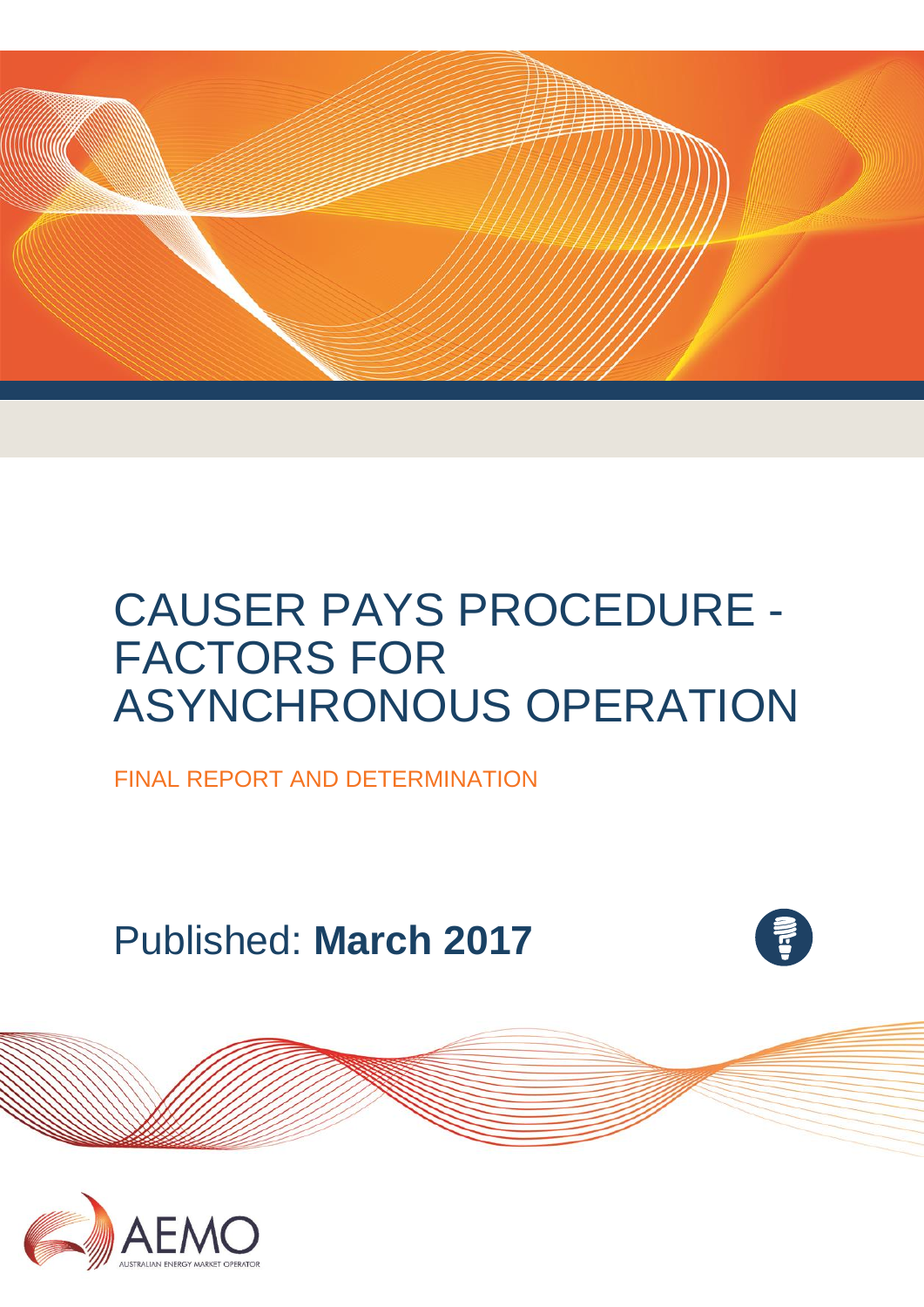



© 2017 Australian Energy Market Operator Limited. The material in this publication may be used in accordance with the [copyright permissions on AEMO's website.](http://aemo.com.au/Privacy_and_Legal_Notices/Copyright_Permissions_Notice)

Australian Energy Market Operator Ltd ABN 94 072 010 327 [www.aemo.com.au](http://www.aemo.com.au/) [info@aemo.com.au](mailto:info@aemo.com.au)

NEW SOUTH WALES QUEENSLAND SOUTH AUSTRALIA VICTORIA AUSTRALIAN CAPITAL TERRITORY TASMANIA WESTERN AUSTRALIA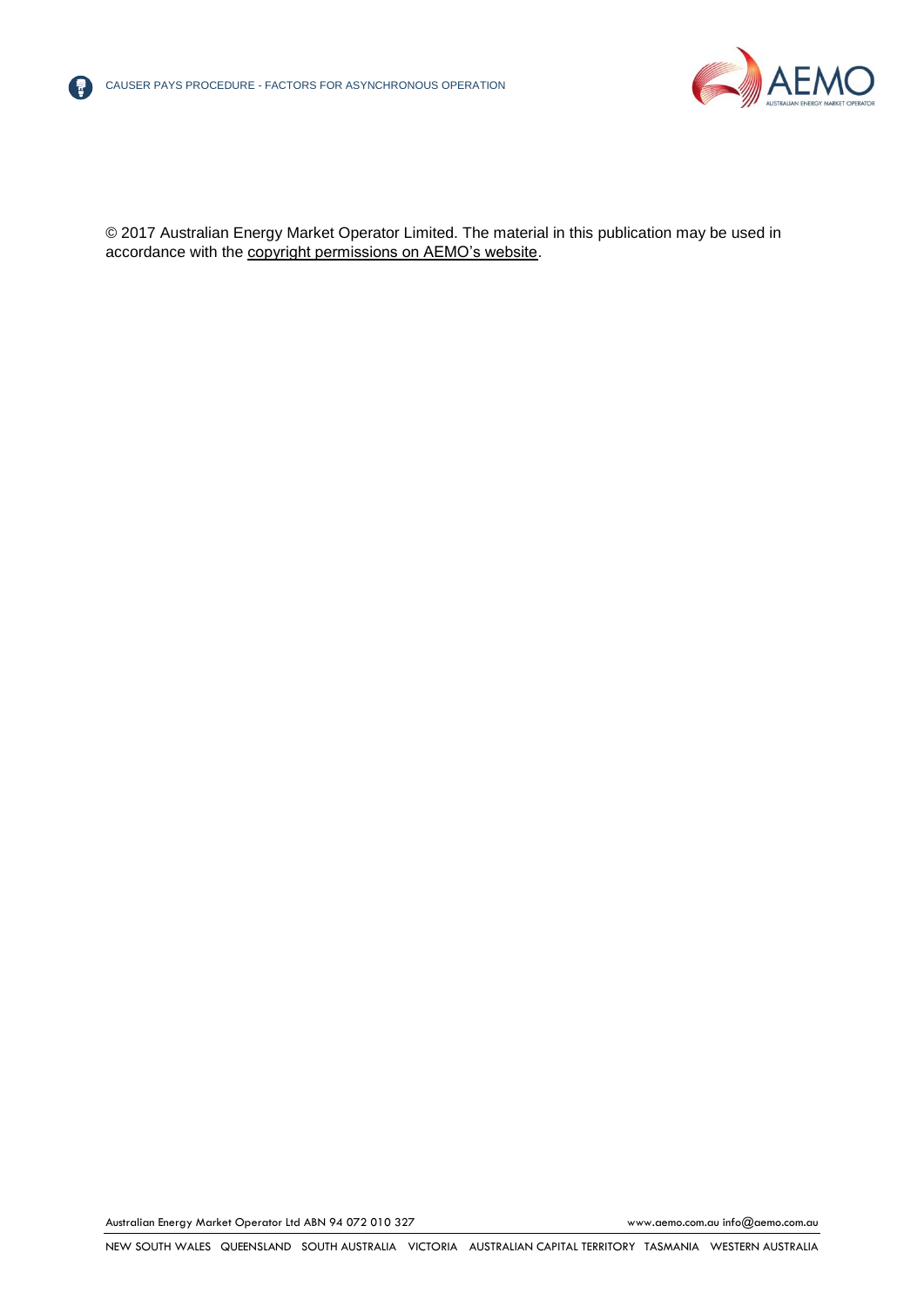

## <span id="page-2-0"></span>EXECUTIVE SUMMARY

This Final Report and Determination (Final Report) concludes an AEMO consultation that considered limited amendments to the Procedure for Determining Contribution Factors (Causer Pays Procedure or CPP).

The objective of this consultation was to address a decision of the Dispute Resolution Panel (DRP) in October 2016. The decision required that, by 3 March 2017, AEMO must determine a procedure for calculating contribution factors when National Electricity Market (NEM) regions operate asynchronously.

A broader consultation on the CPP is currently under way, and will consider in detail a range of issues around cost recovery for Regulation FCAS. For that reason, AEMO has determined that the outcomes of the current limited consultation – referred to in this Final Report as the 'asynchronous operation consultation' – should not require material changes to systems or resourcing for implementation or ongoing operation, and should preserve the flexibility to adopt a range of outcomes from the broader consultation.

As part of the consultation process AEMO presented 3 option for consideration:

- Option 1 Apply the existing methodology used for local Regulation FCAS requirements to determine contribution factors when NEM regions operate asynchronously (giving rise to local requirements).
- Option 2 Determine contribution factors after each period of asynchronous operation based on performance relative to frequency during that period, other than for Tasmania.
- Option 3 Substitute factors based on the historical performance of metered facilities only within the asynchronous region(s).

AEMO's final determination is to adopt Option 1. AEMO has concluded that Option 1 is both consistent with the NER and the only option able to be implemented in a timely manner without risking unintended consequences that could be inconsistent with the national electricity objective (NEO).<sup>1</sup>

AEMO considers that, in addition to material system changes, Option 2 raises questions about consistency and compliance with some aspects of the current NER, and may incentivise undesirable outcomes which require detailed analysis and evaluation.

AEMO asked for further feedback from stakeholders on the potential implications of Option 3. Based on submissions received, AEMO considers that further review and extended consultation is required, therefore it would not be prudent to implement Option 3 at this stage.

AEMO's determination for this asynchronous operation consultation is not indicative of any particular direction in the broader causer pays consultation. AEMO will canvass and evaluate all views, options and implications as part of that process, in the interests of finding a solution that is consistent with the NEO. The best solution may require amendments to the NER.

The amended CPP for asynchronous operation is published with this Final Report.

l <sup>1</sup> The NEO is set out in section 7 of the National Electricity Law (the Schedule to the *National Electricity (South Australia) Act 1996*)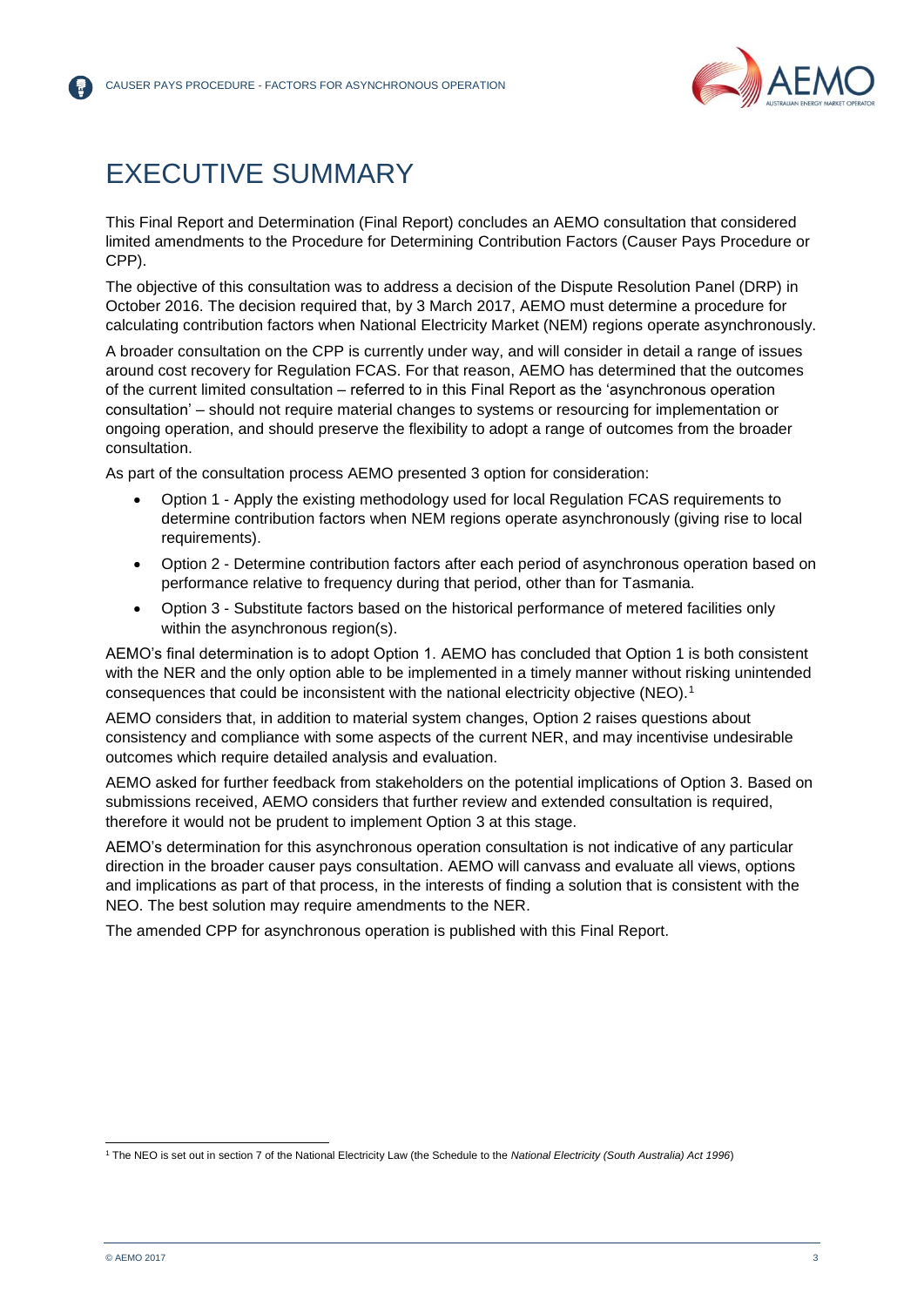

## **CONTENTS**

|     | <b>EXECUTIVE SUMMARY</b>                                             |                |  |  |
|-----|----------------------------------------------------------------------|----------------|--|--|
| 1.  | <b>STAKEHOLDER CONSULTATION PROCESS</b>                              | 5              |  |  |
| 2.  | <b>BACKGROUND</b>                                                    | 6              |  |  |
| 2.1 | <b>NER</b> requirements                                              | 6              |  |  |
| 2.2 | Context for asynchronous operation consultation                      | $\overline{7}$ |  |  |
| 2.3 | Limited consultation criteria                                        |                |  |  |
| 2.4 | Summary of options from Issues Paper                                 |                |  |  |
| 2.5 | Draft determination                                                  | 8              |  |  |
| 3.  | <b>SUMMARY OF MATERIAL ISSUES ON DRAFT REPORT</b>                    | 9              |  |  |
| 4.  | <b>DISCUSSION OF MATERIAL ISSUES</b>                                 | 10             |  |  |
| 4.1 | Consultation 'biased towards existing practice'                      | 10             |  |  |
| 4.2 | Consistency of Option 1 with the NER                                 |                |  |  |
| 4.3 | Consistency of Option 2 with the NER                                 |                |  |  |
| 4.4 | Consistency of Option 3 with the NER                                 |                |  |  |
| 4.5 | Resources required for implementation of Option 2 and 3              |                |  |  |
| 4.6 | Price signals and incentives of causer pays methodology              | 14             |  |  |
| 5.  | <b>FINAL DETERMINATION</b>                                           | 15             |  |  |
|     | <b>APPENDIX A. GLOSSARY</b>                                          | 16             |  |  |
|     | APPENDIX B. SUMMARY OF SUBMISSIONS AND AEMO RESPONSES                | 17             |  |  |
|     | <b>ATTACHMENT 1 – PROCEDURE FOR DETERMINING CONTRIBUTION FACTORS</b> | 22             |  |  |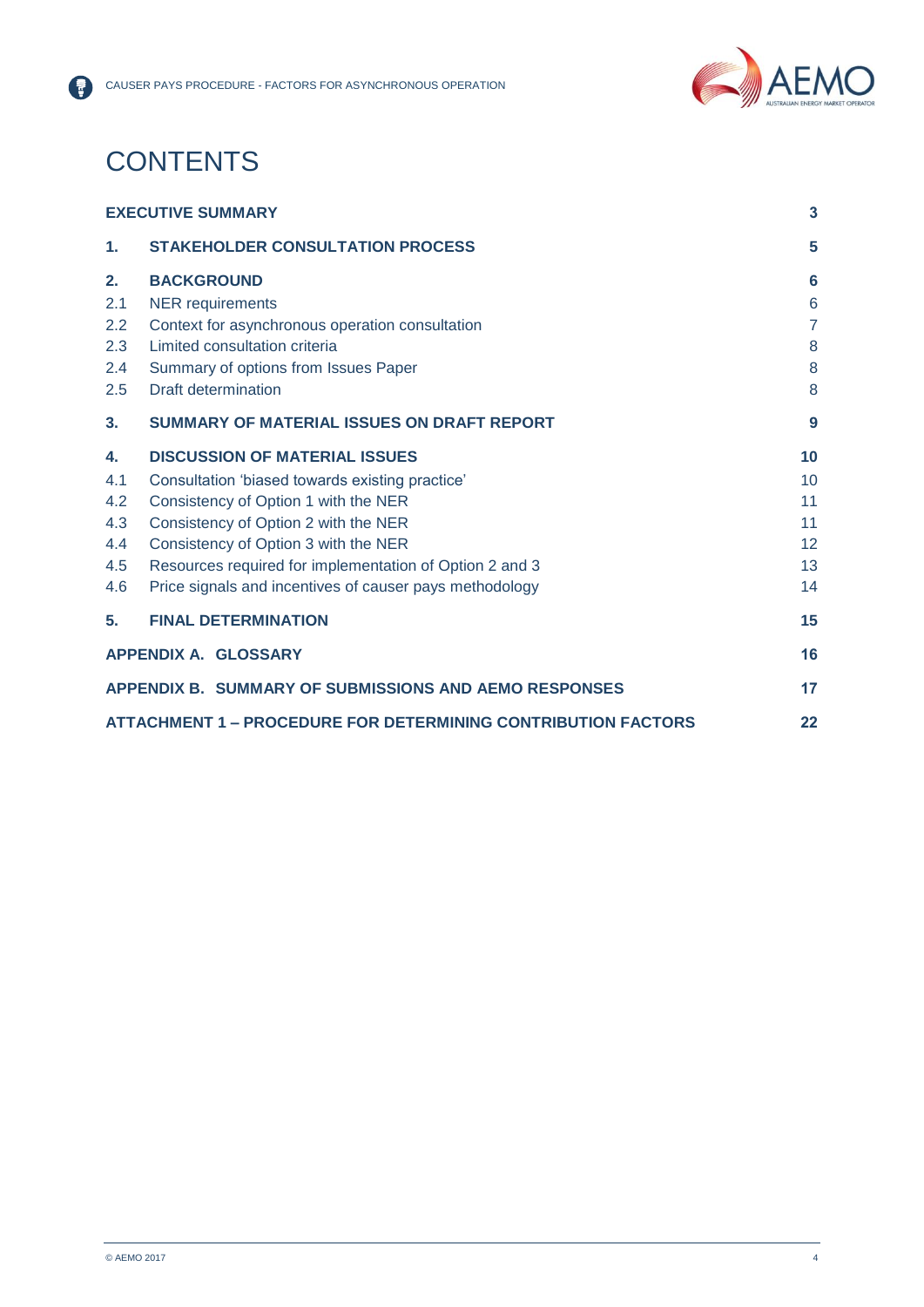

## <span id="page-4-0"></span>1. STAKEHOLDER CONSULTATION PROCESS

As required by clause 3.15.6A(m) of the NER, AEMO has consulted on proposed amendments to the Procedure for Determining Contribution Factors for the recovery of Regulation FCAS costs, commonly referred to as the Causer Pays Procedure (CPP). This consultation was conducted under the Rules consultation process in rule 8.9 of the NER, with the following stages.

| <b>Deliverable</b>                                                           | <b>Date</b>     |
|------------------------------------------------------------------------------|-----------------|
| Notice of first stage consultation and Issues Paper published                | 28 October 2016 |
| First stage submissions closed                                               | 5 December 2016 |
| Draft Report & Determination / Notice of second stage consultation published | 6 January 2017  |
| <b>Submissions due on Draft Report</b>                                       | 27 January 2017 |
| <b>Final Report &amp; Determination published</b>                            | 1 March 2017    |

All consultation documents, including AEMO's Issues Paper, Draft Report and submissions, have been published in the stakeholder consultation section of AEMO's website, at

[http://aemo.com.au/Stakeholder-Consultation/Consultations/Causer-Pays-Procedure-Consultation---](http://aemo.com.au/Stakeholder-Consultation/Consultations/Causer-Pays-Procedure-Consultation---Factors-For-Asynchronous-Operation) [Factors-For-Asynchronous-Operation.](http://aemo.com.au/Stakeholder-Consultation/Consultations/Causer-Pays-Procedure-Consultation---Factors-For-Asynchronous-Operation)

This consultation was limited to the determination of contribution factors during periods when one or more regions of the NEM operate asynchronously with other regions (asynchronous operation consultation).

AEMO's Issues Paper described three possible options for the determination of contribution factors in these circumstances, summarised in section 2.4 below.

Submissions in the first stage of consultation were received from:

- Origin Energy (Origin).
- ERM Power (ERM).
- Australian Energy Council (AEC).
- A 'Coalition' of four wind farm operators Infigen Energy, Pacific Hydro, Tilt Renewables and Waterloo Wind Farm (Coalition).

AEMO discussed the issues raised by the first stage submissions in its Draft Report, which was published with a draft of the amended CPP. Submissions on the Draft Report were received from<sup>2</sup>:

- **•** The Coalition
- ENGIE.
- ERM (late submission).
- AGL (late submission).<sup>3</sup>

Material issues raised in second stage submissions in relation to the options for amendment are summarised in section 4, and AEMO's detailed responses to submissions are in Appendix B.

The publication of this Final Report and final determination of the CPP marks the end of the asynchronous operation consultation.

A glossary of terms used in this Final Report is available at Appendix A.

l

<sup>&</sup>lt;sup>2</sup> Uniting Communities also made a submission in the asynchronous operation consultation process, but has confirmed to AEMO that it should be considered for the broader consultation.

<sup>&</sup>lt;sup>3</sup> AGL's submission largely responded to the broader causer pays consultation, and was within the time for submissions on that consultation.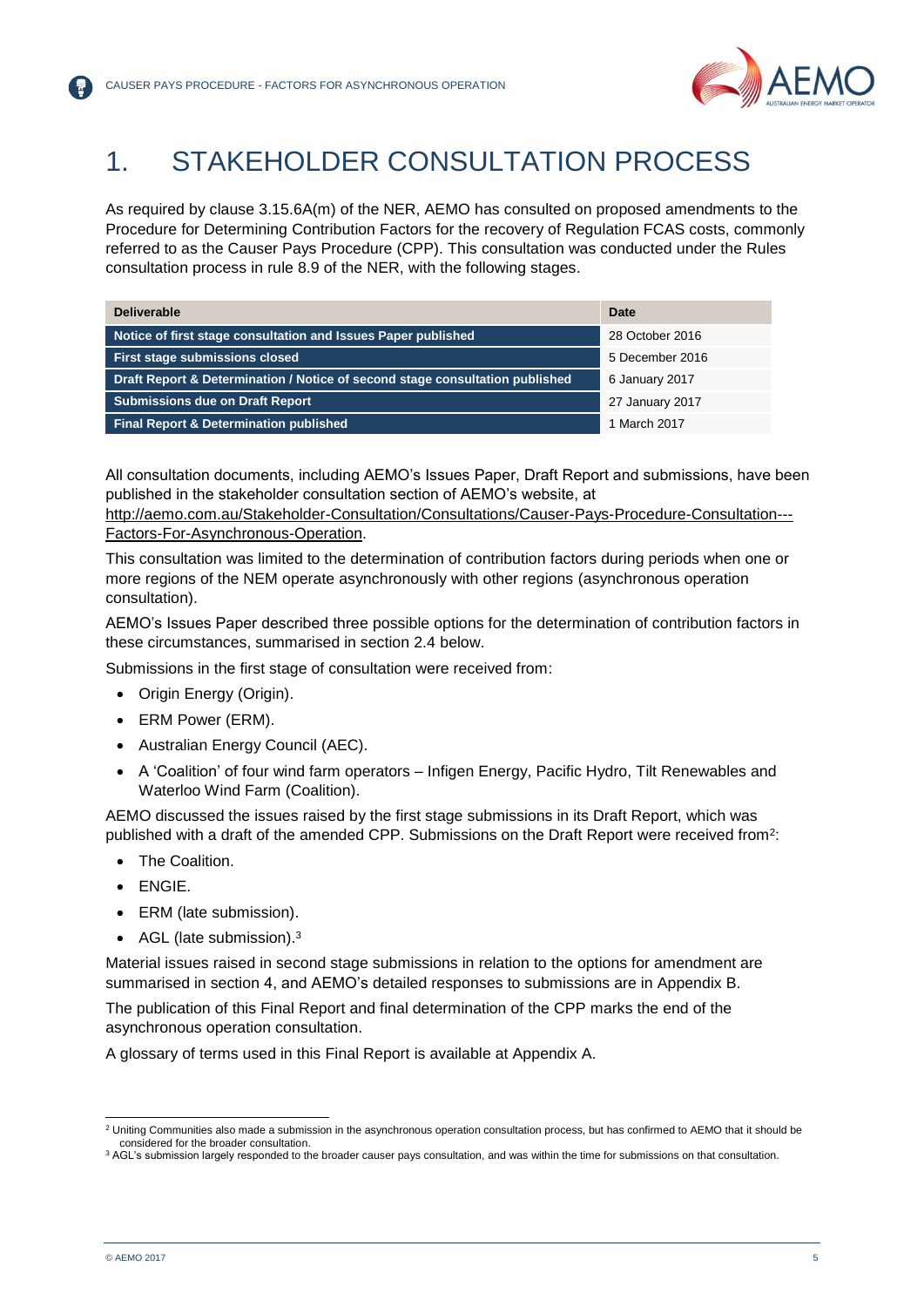

## <span id="page-5-0"></span>2. BACKGROUND

## <span id="page-5-1"></span>**2.1 NER requirements**

The CPP sets out how AEMO determines contribution factors in accordance with clause 3.15.6A(j) of the NER, to calculate Market Participants' trading amounts under clause 3.15.6A(i) to recover the costs of Regulation FCAS. Relevant provisions of the NER are reproduced below.

Clause 3.15.6A(j) provides:

- (j) AEMO must determine for the purpose of paragraph (i):
	- (1) a contribution factor for each Market Participant; and
	- (2) notwithstanding the estimate provided in paragraph (nb), if a region has or regions have operated asynchronously during the relevant trading interval, the contribution factors relevant to the allocation of regulating raise service or regulating lower service to that region or regions,

in accordance with the procedure prepared under paragraph (k).

#### Clause 3.15.6A(k) provides:

- (k) AEMO must prepare a procedure for determining contribution factors for use in paragraph (j) and, where AEMO considers it appropriate, for use in paragraph (nb), taking into account the following principles:
	- (1) the contribution factor for a Market Participant should reflect the extent to which the Market Participant contributed to the need for regulation services;
	- (2) the contribution factor for all Market Customers that do not have metering to allow their individual contribution to the aggregate need for regulation services to be assessed must be equal;
	- (3) for the purpose of paragraph (j)(2), the contribution factor determined for a group of regions for all Market Customers that do not have metering to allow the individual contribution of that Market Customer to the aggregate need for regulation services to be assessed, must be divided between regions in proportion to the total customer energy for the regions;
	- (4) the individual Market Participant's contribution to the aggregate need for regulation services will be determined over a period of time to be determined by AEMO;
	- (5) a Registered Participant which has classified a scheduled generating unit, scheduled load, ancillary service generating unit or ancillary service load (called a Scheduled Participant) will not be assessed as contributing to the deviation in the frequency of the power system if within a dispatch interval:
		- (i) the Scheduled Participant achieves its dispatch target at a uniform rate;
		- (ii) the Scheduled Participant is enabled to provide a market ancillary service and responds to a control signal from AEMO to AEMO's satisfaction; or
		- (iii) the Scheduled Participant is not enabled to provide a market ancillary service, but responds to a need for regulation services in a way which tends to reduce the aggregate deviation;
	- (6) where contributions are aggregated for regions that are operating asynchronously during the calculation period under paragraph (i), the contribution factors should be normalised so that the total contributions from any non-synchronised region or regions is in the same proportion as the total customer energy for that region or regions; and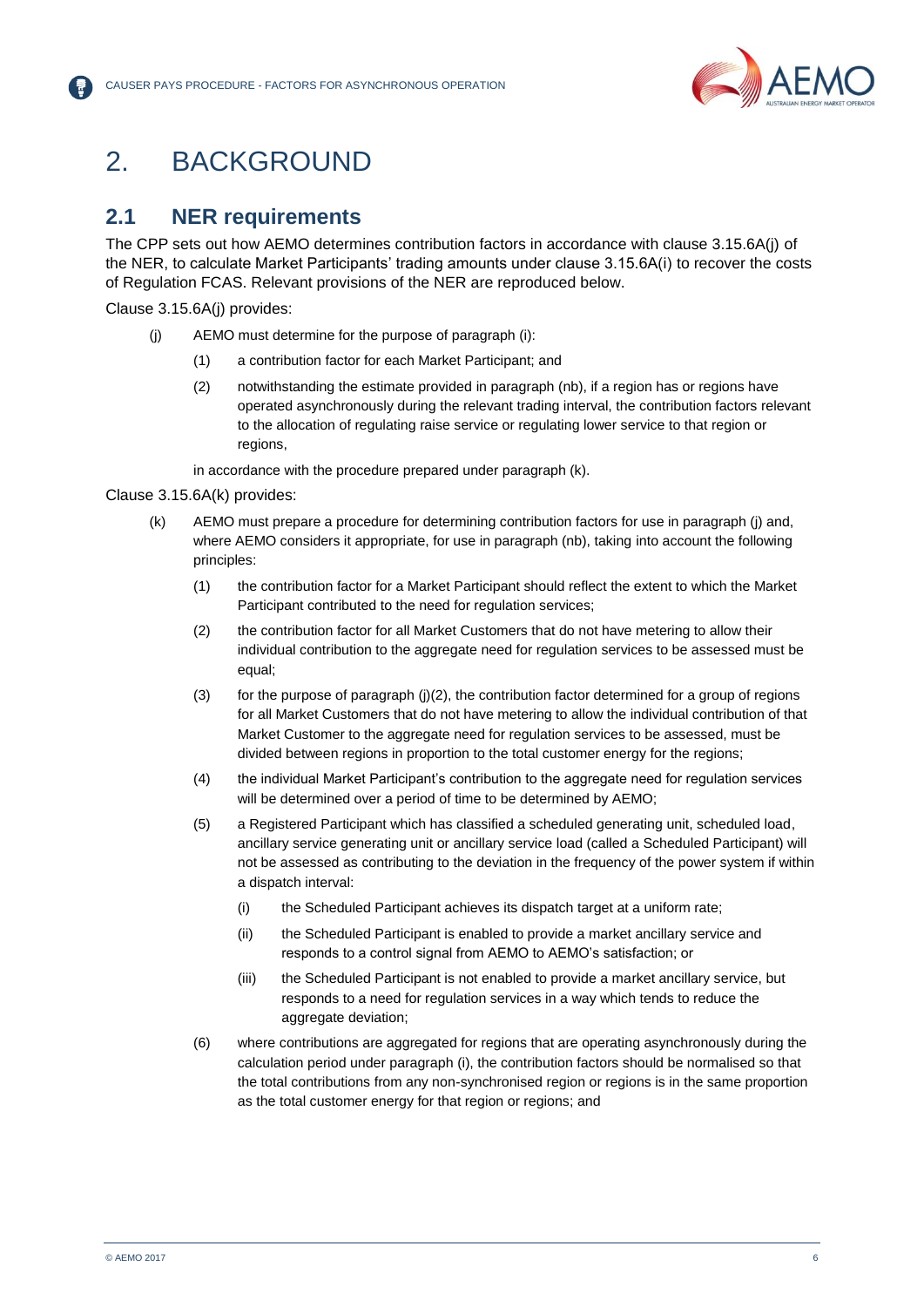

- (7) a Semi-Scheduled Generator will not be assessed as contributing to the deviation in the frequency of the power system if within a dispatch interval, the semi-scheduled generating unit:
	- (i) achieves its dispatch level at a uniform rate;
	- (ii) is enabled to provide a market ancillary service and responds to a control signal from AEMO to AEMO's satisfaction; or
	- (iii) is not enabled to provide a market ancillary service, but responds to a need for regulation services.

## <span id="page-6-0"></span>**2.2 Context for asynchronous operation consultation**

### **2.2.1 Cost recovery of localised regulation services rule change**

The last major revision of the CPP was in 2008, following the *National Electricity Amendment (Cost Recovery of Localised Regulation Services) Rule 2007* (2007 Rule Change). The 2007 Rule Change and the revised CPP took effect on 1 January 2009, and made the following key changes to the principles and process for recovering the cost of Regulation FCAS:

- Marginal prices for Regulation FCAS were to be calculated for each local market ancillary service requirement (local requirement) for those services, as well as for the whole-of-NEM global requirement.
- The costs of a local requirement for Regulation FCAS were to be recovered only from Market Participants in the region or regions affected.

#### **2.2.2 DRP determination**

In October and November 2015, during a series of planned single line outages of the Heywood Interconnector between Victoria and South Australia, there was a local requirement for Regulation FCAS from within the South Australia region of the NEM, the costs of which were significant. AEMO's allocation of those costs under the NER and the CPP was subsequently disputed under rule 8.2 of the NER.

The DRP found that:

- AEMO's determination of contribution factors under the CPP and their application to the costs of local requirements for Regulation FCAS was consistent with the NER for periods when South Australia was synchronous with the rest of the NEM, but
- $\bullet$  AEMO had not made a procedure that addressed the requirement in clause 3.15.6A(j)(2) for NEM regions operating asynchronously.

As noted above, clause 3.15.6A(j)(2) requires AEMO to determine contribution factors relevant to allocating Regulation FCAS requirement costs when a region or regions operate asynchronously during a trading interval.

The DRP determination required AEMO to make procedures, or amend the CPP, to address the circumstances in clause 3.15.6A(j)(2) within 5 months – by 3 March 2017.<sup>4</sup>

l <sup>4</sup> DRP Final Determination available at:

[http://www.resolveadvisors.com.au/files/DRP%20FCAS%20dispute%20final%20determination%20and%20supp%20reasons%203%20October%](http://www.resolveadvisors.com.au/files/DRP%20FCAS%20dispute%20final%20determination%20and%20supp%20reasons%203%20October%202016%281%29.pdf) [202016%281%29.pdf](http://www.resolveadvisors.com.au/files/DRP%20FCAS%20dispute%20final%20determination%20and%20supp%20reasons%203%20October%202016%281%29.pdf)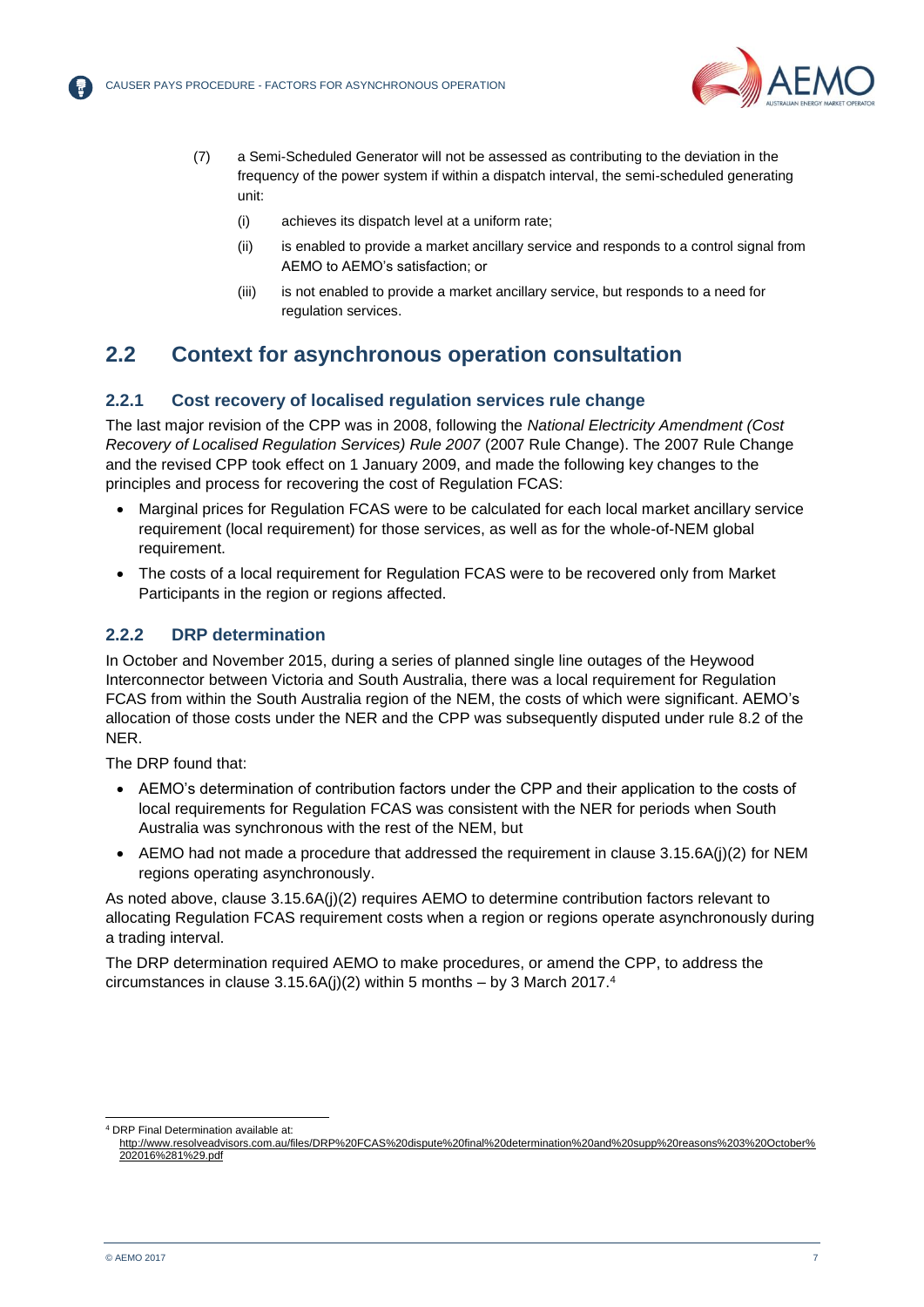

### **2.2.3 Broader causer pays consultation**

On 5 December 2016, AEMO published an Issues Paper to commence a comprehensive review of the CPP in consultation with Market Participants, including the principles for allocating local requirement costs. This review was first initiated in late 2015, but was suspended while the dispute process was ongoing.

The outcomes of the review could necessitate a rule change proposal. Following the DRP determination, AEMO considers it is highly desirable for the NER to be amended anyway, to clarify some inconsistencies highlighted in the DRP process, including in relation to clause 3.15.6A(j)(2).

Development of a comprehensive preferred option could take several months of evaluation and analysis, after which it is likely that proposed NER changes and further CPP changes will be put forward for consultation. These steps cannot be completed within the timeframe required by the DRP determination for the clause 3.15.6A(j)(2) amendment.

## <span id="page-7-0"></span>**2.3 Limited consultation criteria**

In view of the limited time available to AEMO to make the changes required by the DRP determination, and the prospect of significant changes arising from the broader review now under way, AEMO specified three key criteria for the asynchronous operation consultation:

- This consultation must be limited in scope to the changes necessary to incorporate provisions in the CPP that address clause 3.15.6A(j)(2).
- The methodology for determining contribution factors for this purpose should not require any material change to systems or resourcing for AEMO or Market Participants.
- This consultation should preserve the flexibility to adopt a range of options in the broader causer pays consultation, without seeking to anticipate potential outcomes.

## <span id="page-7-1"></span>**2.4 Summary of options from Issues Paper**

Three options were discussed in the Issues Paper:

- **Option 1**: A process that reflects the methodology currently used to determine contribution factors for the recovery of the costs of all local ancillary service requirements, as set out in AEMO's Efficient Dispatch and Localised Recovery of Regulation Services Business Specification (Business Specification).<sup>5</sup>
- **Option 2**: A process under which AEMO determines contribution factors for an asynchronous period ex post, based on the performance of individual units during the asynchronous period itself. Those factors would be determined in the same way as they are during the historic reference period, to the extent possible in the circumstances. Under this option, Tasmania would be treated differently from other regions because it is permanently asynchronous.
- **Option 3**: A process for the substitution of NEM-wide contribution factors with factors that use historical performance factors for appropriately metered facilities within the asynchronous region(s) only, and a recalculated residual factor.

AEMO's preliminary view was that only Option 1 is practical for the purposes of the current consultation.

## <span id="page-7-2"></span>**2.5 Draft determination**

Of the four submissions on the Issues Paper, three (from ERM, AEC and the Coalition) supported Option 2, with slight variations in rationale. The fourth (from Origin) supported Option 3 for practical

l

<sup>5</sup> Available at: [http://aemo.com.au/Electricity/National-Electricity-Market-NEM/Security-and-reliability/Ancillary-services/Ancillary](http://aemo.com.au/Electricity/National-Electricity-Market-NEM/Security-and-reliability/Ancillary-services/Ancillary-services-causer-pays-contribution-factors)[services-causer-pays-contribution-factors](http://aemo.com.au/Electricity/National-Electricity-Market-NEM/Security-and-reliability/Ancillary-services/Ancillary-services-causer-pays-contribution-factors)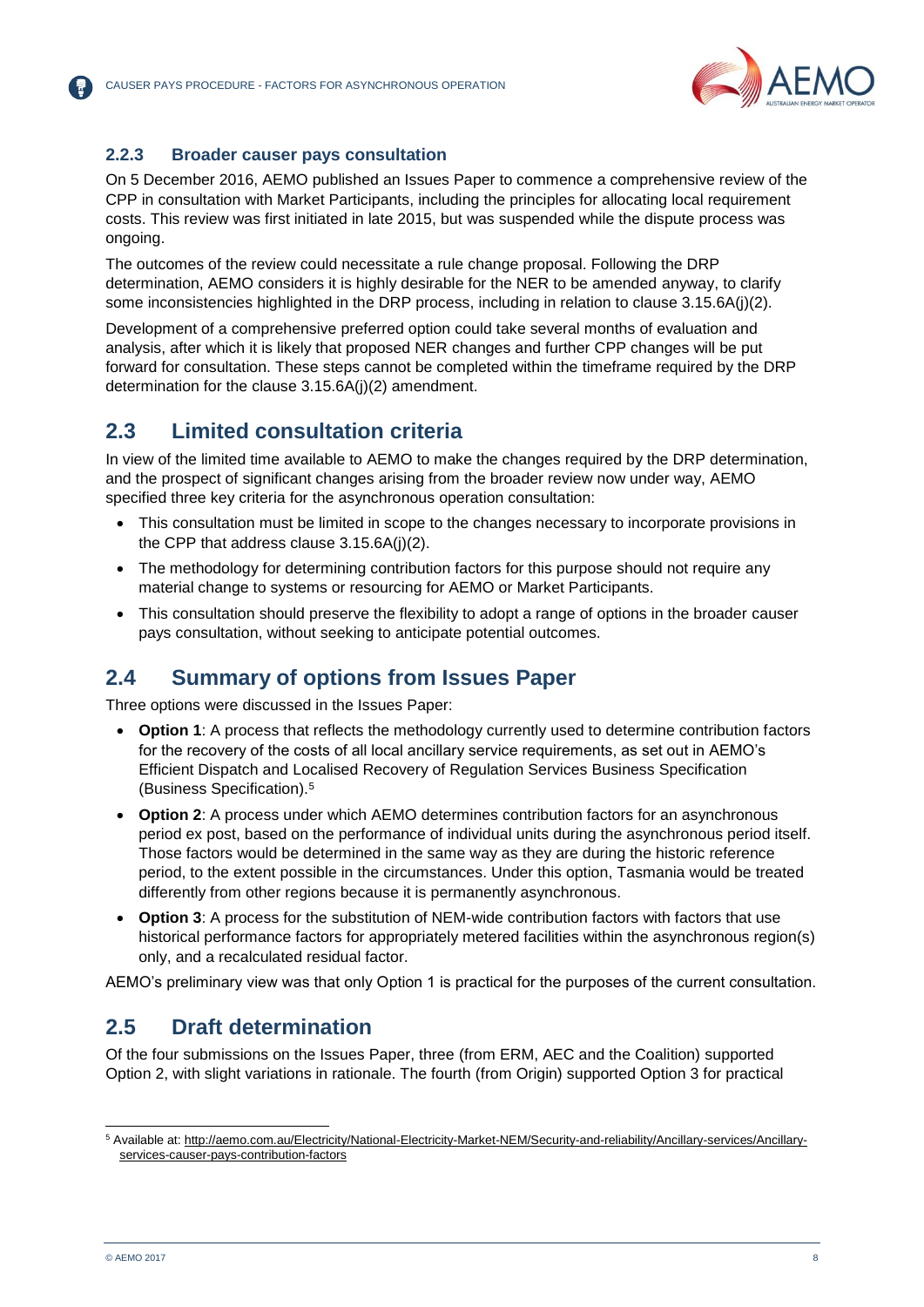

reasons, but also indicated that Option 2 best complied with the NER by providing a calculation methodology based on unit performance during an asynchronous period.

AEMO's Draft Report set out the reasons why AEMO considered that Option 2 should not be implemented at this stage, and explained AEMO's draft determination to amend the CPP in line with Option 1. AEMO also indicated that it would further consider Option 3 in the final stage of consultation, and requested stakeholder feedback on any risks and implementation issues.

## <span id="page-8-0"></span>3. SUMMARY OF MATERIAL ISSUES ON DRAFT REPORT

Of the submissions received on the Draft Report, support for the three options canvassed by AEMO can be summarised as follows:

- ENGIE supported Option 1.
- ERM and the Coalition continued to support Option 2.
- AGL's submission was provided largely in response to the broader causer pays consultation, but supported Option 3 for the asynchronous operation consultation.

| No. | <b>Issue</b>                                                                                                                                                                                                                                                                               | <b>Raised by</b>             |
|-----|--------------------------------------------------------------------------------------------------------------------------------------------------------------------------------------------------------------------------------------------------------------------------------------------|------------------------------|
| 1.  | Whether AEMO's draft determination to adopt Option 1 despite not being supported by<br>any first stage submissions was appropriate. Option 2 received support in all first stage<br>submissions, but AEMO's decision to continue existing practice appears to be a<br>foregone conclusion. | <b>ERM, Coalition</b>        |
| 2.  | Whether Option 1 (representing the status quo) is consistent with the NER (including in<br>light of the DRP determination), and the guiding principles and intent of the 2007 Rule<br>Change.                                                                                              | ERM, ENGIE                   |
| 3.  | Whether Option 3 represents a NER-compliant and reasonable way of allocating<br><b>Requlation FCAS costs</b>                                                                                                                                                                               | AGL, Coalition               |
| 4.  | Whether Option 2 (representing assessment of performance at the time of enablement)<br>is consistent with the NER, and the principles and intent of the 2007 Rule Change.                                                                                                                  | ERM. ENGIE.                  |
| 5.  | Whether AEMO's assessment that the implementation of Option 2 would be more<br>resource-intensive is accurate, and whether the same considerations apply to Option 3.                                                                                                                      | <b>ERM, Coalition</b>        |
| 6.  | Whether and how the causer pays methodology can produce appropriate useful price<br>signals, or behavioural incentives.                                                                                                                                                                    | <b>ERM, Coalition, ENGIE</b> |

There is some overlap with issues that AEMO responded to in detail in the Draft Report, and where applicable this Final Report references the discussion in the Draft Report. A detailed summary of the issues raised by Consulted Persons in the latest submissions, together with AEMO's responses, is contained in **Appendix B**. A high level discussion of the material issues, with AEMO's conclusions and reasons on each, is set out in section [4.](#page-9-0)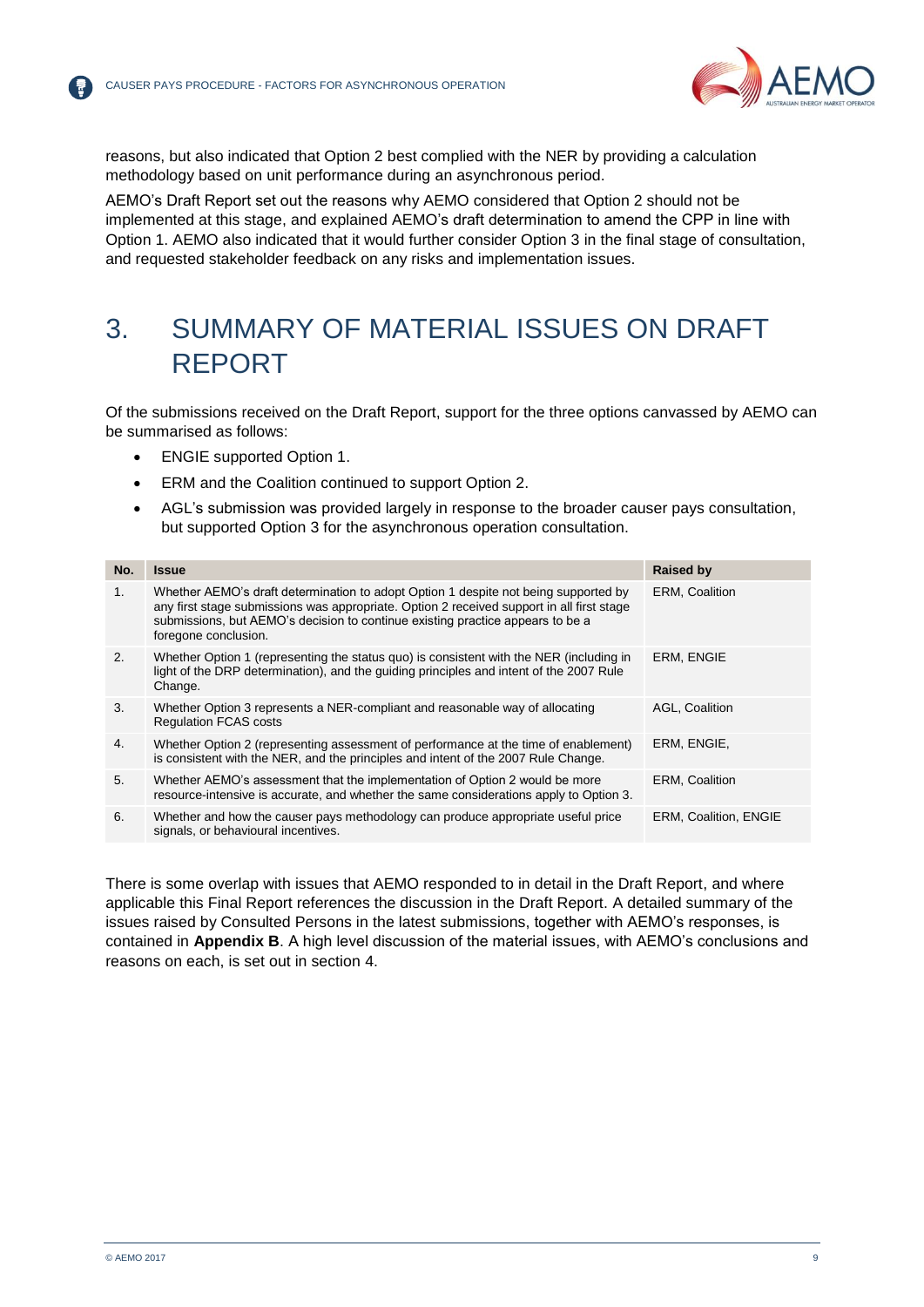

## <span id="page-9-0"></span>4. DISCUSSION OF MATERIAL ISSUES

## <span id="page-9-1"></span>**4.1 Consultation 'biased towards existing practice'**

### **4.1.1 Issue summary and submissions**

The Coalition and ERM both noted that none of the four submissions<sup>6</sup> in the first stage of consultation supported Option 1. All suggested that Option 2 best complied with the NER, but one participant preferred Option 3 for the practical reasons identified by AEMO in the Issues Paper.

The Coalition said that 'a determination to adopt Option 1 appears to have been a foregone conclusion on the basis of the application of the criteria for the consultation'. It also said that AEMO's stated commitment to determining a methodology for contribution factors for periods of asynchronous operation to meet current NER requirements and the NEO, cannot be delivered through 'a consultation process biased towards existing practice'.

In second stage submissions, ENGIE expressed support for AEMO's draft decision to adopt Option 1, with the opportunity to further consider Option 3 at a later stage.

## **4.1.2 AEMO's assessment**

The asynchronous operation consultation is to inform AEMO's decision to make a procedure that addresses the determination of contribution factors for use in clause 3.15.6A(j)(2) of the NER, as the current CPP does not explicitly do so. This is a limited issue consultation to be undertaken in a limited timeframe.

The determination of procedures under the NER is part of AEMO's NEM statutory functions, which AEMO must perform with regard to the national electricity objective (NEO) and the relevant requirements of the NER.

AEMO takes stakeholder views and submissions into account in its decision-making, together with its own independent analysis and all other information it considers relevant. The resulting decision may not necessarily reflect the majority view, or any view, expressed in submissions.

AEMO's determination reflects its conclusion that the long term interests of consumers would not be served by changing the causer pays methodology without fully understanding the potential implications, and within a NER framework where the cost of Regulation FCAS is not determined by the amount actually being used.

This does not imply any bias towards existing processes. AEMO has publicly recognised (initially in November 2015) that the causer pays methodology needs review in light of recent and continuing changes in the enablement and pricing of Regulation FCAS. The broader causer pays consultation will allow more extensive analysis of potential solutions to be undertaken, and stakeholders have an opportunity to put forward alternative suggestions for consideration.

The causer pays recovery process is inextricably linked to the underlying ancillary services market and enablement process; its effectiveness also depends on metering technology, monitoring capability and forecasting accuracy. The direct and indirect costs and benefits of any change will impact different sectors of the market in different ways and to varying degrees. Ultimately, a fit-for-purpose solution may require amendments to the NER.

Refer also to section 4.1 of the Draft Report.

l <sup>6</sup> Each of the members of the Coalition made an identical submission, which they had developed jointly. AEMO has considered these as a single submission.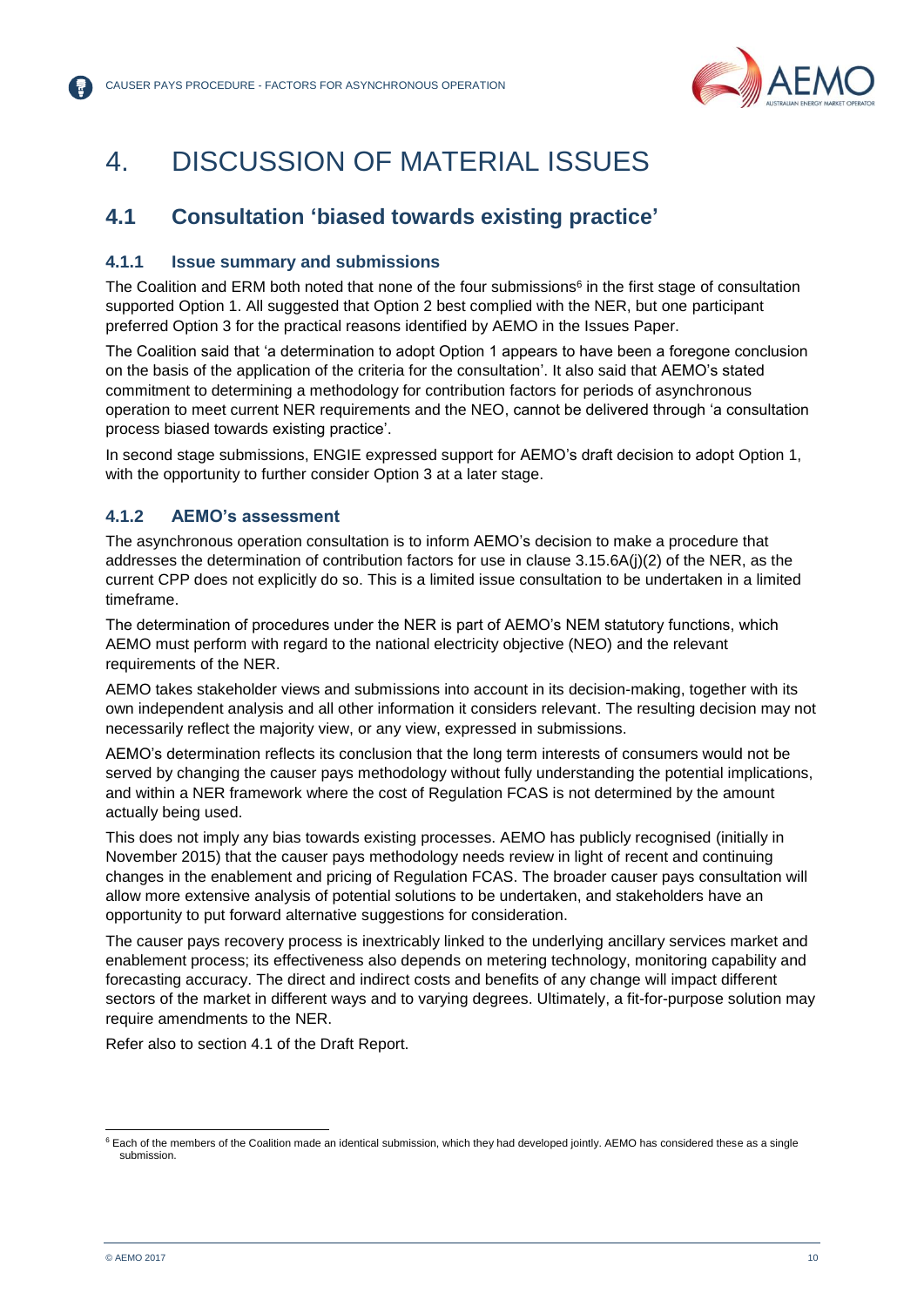

### **4.1.3 AEMO's conclusion**

AEMO's determination of the methodology to be applied for asynchronous operation reflects its independent assessment of the solution that meets both the current requirements of the NER and the NEO. In reaching its determination, AEMO gave detailed consideration to all submissions made in both stages of the asynchronous operation consultation, and this is reflected in the Draft Report and this Final Report.

## <span id="page-10-0"></span>**4.2 Consistency of Option 1 with the NER**

### **4.2.1 Issue summary and submissions**

ERM asserted that the current CPP was found by the DRP to be 'deficient in meeting the …NER'. On that basis ERM believes Option 1, representing no change to the current CPP, 'continues to fail to meet the requirements of the NER and the original intent of the 2007 rule change' with regard to the recovery of local Regulation FCAS requirement costs.

#### **4.2.2 AEMO's assessment**

After considering extensive submissions and evidence on the intent of the 2007 Rule Change and the proper interpretation of the NER, the DRP found that the CPP was consistent with the NER in relation to the determination of contribution factors for local Regulation FCAS requirements in circumstances other than asynchronous operation. The DRP found the CPP to be defective only in that it does not specifically address the circumstances in clause 3.15.6A(j)(2). Although the CPP purports to address the entirety of paragraph (j), it does not reflect that AEMO has a positive duty to calculate contribution factors for periods of asynchronous operation.

The purpose of this asynchronous operation consultation is to remedy that omission.

Refer also to section 3.1 of the Issues Paper and section 4.2 of the Draft Report for discussion of how AEMO considers that the principles in clause 3.15.6A(k) apply for the purposes of paragraph (j)(2).

### **4.2.3 AEMO's conclusion**

Option 1 meets the requirements of the NER.

## <span id="page-10-1"></span>**4.3 Consistency of Option 2 with the NER**

#### **4.3.1 Issue summary and submissions**

ERM restated its view that Option 2 is the solution that best complies with the NER. ERM indicated that the original principles and intent of the 2007 Rule Change can only be met if 'allocation of costs for the recovery of all local regulating services requirements are based on the calculation of causer pays factors using the current trading interval values' when a local requirement is invoked.

ENGIE considered that Option 2 would not be appropriate. In its view, real time assessment of causer pays factors represents 'a fundamental change' to the current approach to enabling regulation FCAS and 'should only be contemplated after extensive consideration of the costs and benefits'.

### **4.3.2 AEMO's assessment**

The NER in their current form allow for the possibility of AEMO determining a procedure for contribution factors based on performance data at the time a local Regulation FCAS requirement applies, but only in cases where that local requirement arises during a period of asynchronous operation. Clause 3.15.6A(na) precludes this outcome for both global and local requirements in all other circumstances.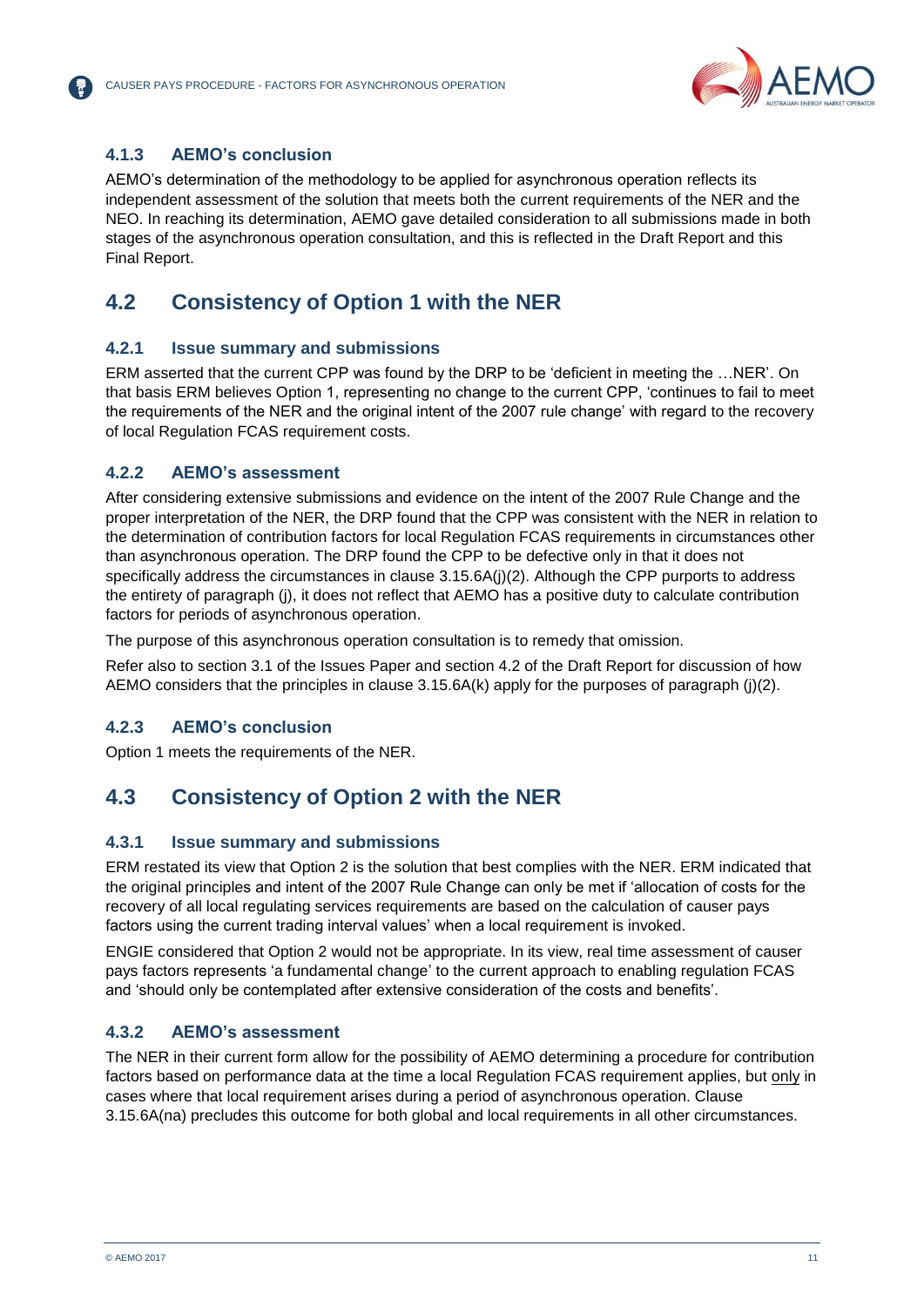

As ERM has stated, and AEMO agrees, there is no logical rationale to allocate the cost of local requirements differently based on whether regions are operating asynchronously.

Although in theory 'real time' contribution factors could be determined for the purposes of clause 3.15.6A(j)(2) of the NER, there are difficulties in reconciling this option with other provisions of the NER, and the broader principles and long-standing operational process for determining Regulation FCAS requirements. The Issues Paper identified that Option 2 would result in practical non-compliance with the requirement to provide estimated contribution factors under clause 3.15.6A(nb), as well as inconsistencies in the treatment of the Tasmania region. However, AEMO's further analysis in the course of this consultation has identified the more fundamental issues highlighted in ENGIE's submission. Because the cost of Regulation FCAS is currently determined by a requirement for capacity to be enabled, and not by the extent to which it is actually used, the conduct of Market Participants during the asynchronous period does not influence the requirement for which the cost is to be recovered.

Refer also to section 4.4 of the Draft Report.

#### **4.3.3 AEMO's conclusion**

Option 2 cannot be implemented in the short term in a way that ensures AEMO can comply with clause 3.15.6A(nb) of the NER. It is also important to recognise that, for local Regulation FCAS requirements not involving asynchronous operation, the current NER mandate the application of contribution factors determined on the basis of historical performance and published at least 10 business days in advance.

Perhaps more fundamentally, in the current NER framework the 'real time' contribution factors envisaged under Option 2 cannot achieve a more accurate allocation of the costs of a requirement to the 'causers' of that requirement compared with the existing methodology. The performance of any facility at the time a local regulation FCAS requirement applies does not influence the amount of regulation FCAS being procured at that time.

The practical implications, incentives, costs and benefits of Option 2 warrant further detailed consideration, as efficient implementation may require reforms extending beyond the causer pays procedure itself. These issues will be canvassed in the broader causer pays consultation.

## <span id="page-11-0"></span>**4.4 Consistency of Option 3 with the NER**

#### **4.4.1 Issue summary and submissions**

AGL expressed support for Option 3, while ENGIE suggested it should be considered at a later stage, but neither specifically commented on how Option 3 meets the NER. AEMO's consideration of this issue was set out in section 3.3 of the Issues Paper and section 4.6 of the Draft Report.

The Coalition considered that Option 3 was likely to have negative regulatory consequences (discussed in section [4.6](#page-13-0) below), but did not comment specifically on its compliance with the NER.

#### **4.4.2 AEMO's assessment**

Refer to section 3.3 of the Issues Paper and section 4.6 of the Draft Report.

#### **4.4.3 AEMO's conclusion**

Although the risks are likely to be materially lower than for Option 2, there remains a risk that AEMO may not be able to comply with 3.15.6A(nb) of the NER in all circumstances, if Option 3 were implemented in the short term supported by manual processes. Otherwise, AEMO considers that Option 3 would comply with the NER.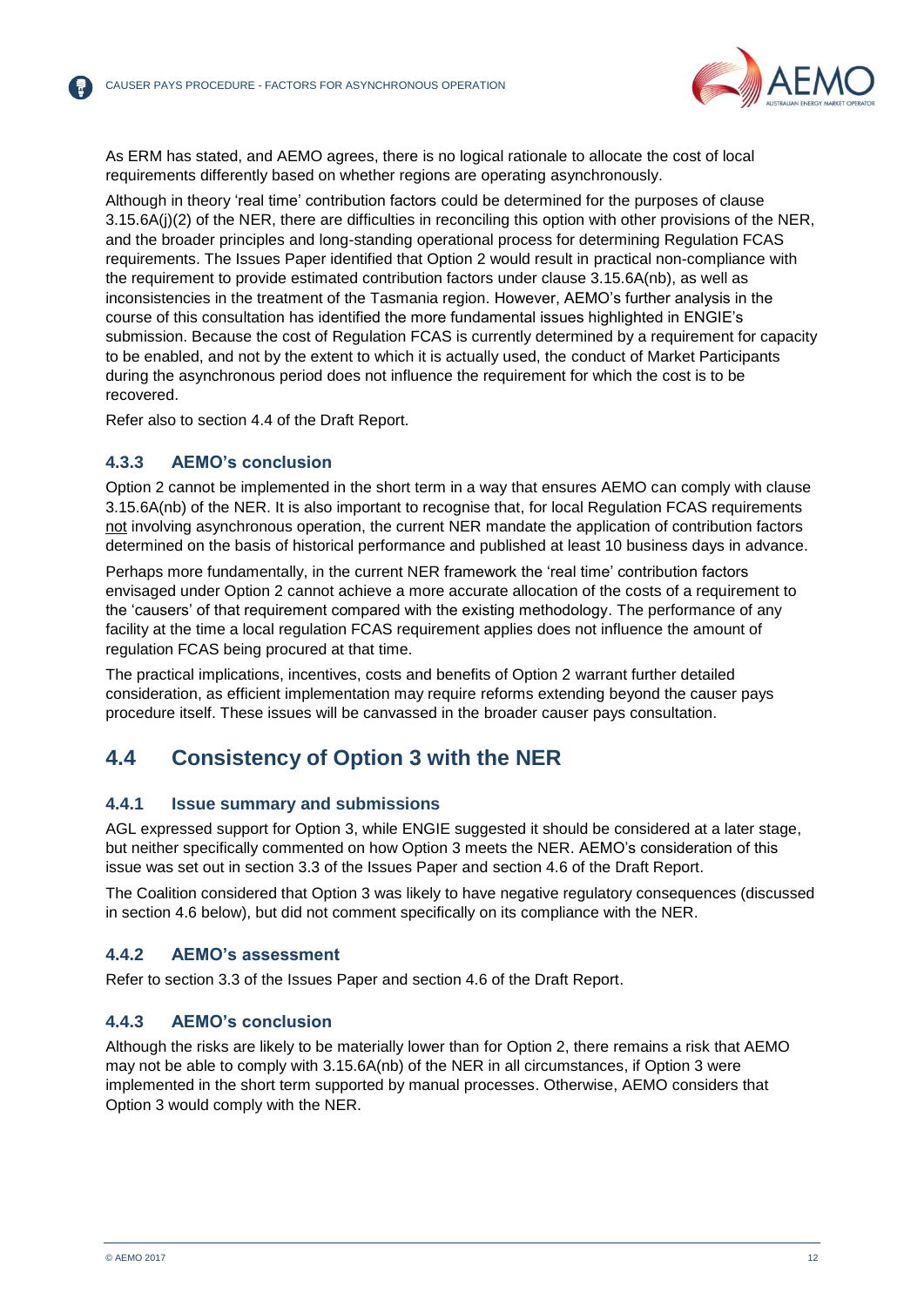

## <span id="page-12-0"></span>**4.5 Resources required for implementation of Option 2 and 3**

#### **4.5.1 Issue summary and submissions**

ERM challenged AEMO's draft conclusion that the implementation of Option 2 would require a significant increase in resource allocation. According to ERM, the number of dispatch intervals to be analysed would remain the same, with the only difference being that some of those dispatch intervals would be analysed under a parallel process as required, when market outcomes result in local Regulation FCAS requirements.

The Coalition suggested that Option 3 involves the same issues of manual processes and impracticality for short periods that AEMO has suggested would apply to Option 2.

#### **4.5.2 AEMO's assessment**

In discussing resource requirements in the context of this asynchronous operation consultation, it must be understood that AEMO would need to undertake any new processes manually, because system changes and automation require significant time to evaluate, scope, develop, test and implement.

The number of dispatch intervals to be screened for the purpose of Option 2 would not be the same as the current process. A comparison is not possible because Option 2 involves the addition of a new ad hoc process, to be conducted at different times, within different timeframes and for a different purpose than the current process. To explain this more clearly:

- Option 2 would use the same performance data and extrapolation methodology reflected in the current CPP, but on an ex post basis once asynchronous operation has occurred.
- Performance factors for all dispatch intervals are analysed and screened (automatically and manually as required) as part of the methodology for determining calculation factors to apply in all other circumstances, for future successive 28-day periods. This process occurs over an established timeframe; resources are scheduled and allocated appropriately to complete these tasks before the publication deadline. Data is currently excluded from the calculation for dispatch intervals in the sample period where asynchronous operation occurs.
- Following asynchronous operation under Option 2, the performance of appropriately metered units and demand against the modified frequency index (FI) in each set of asynchronous regions would have to be acquired, processed and screened separately.
- Under Option 1, no additional resource intensive process is required following asynchronous operation, because no new performance analysis is required. Contribution factors are instead determined on the basis of a mathematical allocation to the Market Participants relevant to the region or set of regions within each local requirement.

If contribution factors for Market Participants in Tasmania are calculated on the same basis whenever local requirements apply in that region, as ERM advocated in its first stage submission, the number of instances of recalculation become very significant.

Even if the Option 2 process were only rarely applied, AEMO still needs to ensure that staff can implement the methodology when necessary. This requires the development of detailed procedural material, duplicated systems and regular training.

The additional processes required for Option 3 do not require new data to be collected, but involve existing stored data being re-cut at a greater degree of granularity to produce regional contribution factors. To some extent, this process can be performed at the same time as contribution factors are determined under the current CPP, although this would only be practical for a limited set of potential asynchronous region scenarios. Option 3 could readily be applied to a single dispatch interval.

Refer also to section 4.6 of the Draft Report.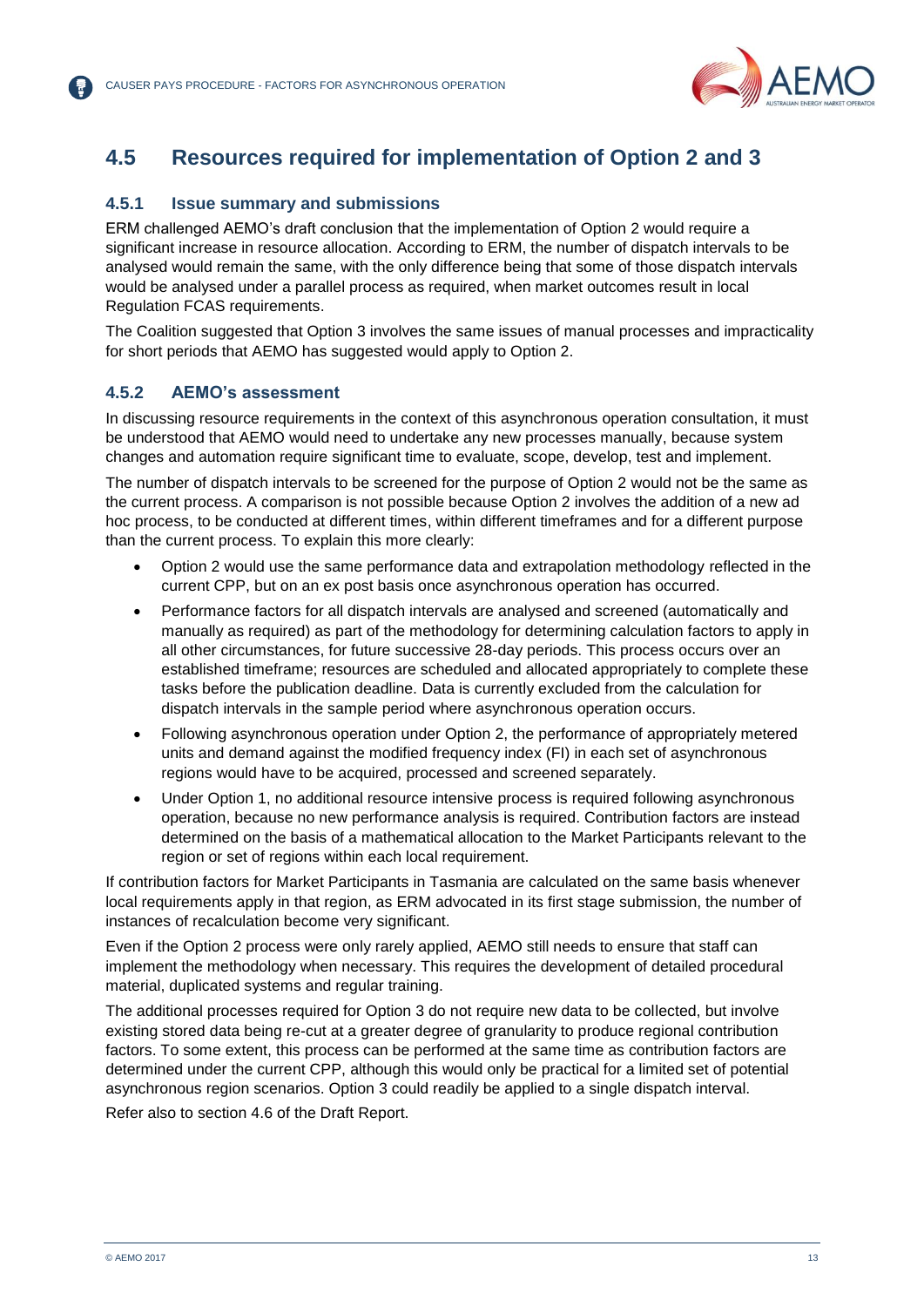

### **4.5.3 AEMO's conclusion**

AEMO remains of the view that substantial resources would be required to implement Option 2. While there are also resourcing implications for Option 3, they would be less significant.

## <span id="page-13-0"></span>**4.6 Price signals and incentives of causer pays methodology**

### **4.6.1 Issue summary and submissions**

ERM responded to AEMO's suggestion that Option 2 might incentivise market participant responses that adversely impact power system security. ERM contended this risk was no different to existing risk that high local FCAS contingency raise service prices will cause generators to reduce or withdraw generation from the market. ERM also indicated that AEMO can manage system security or reliability concerns by the issue of directions or instructions to generators.

In response to AEMO's request for feedback on the potential implications of Option 3, the Coalition considered that preserving the use of historic data while varying the 'portfolio' approach generally used to determine contribution factors, creates disparity within the regulatory framework. The Coalition suggested it would be a perverse regulatory outcome if market participants with a portfolio of generating units across different regions received the upside of the portfolio approach, but could then limit their costs exposure for periods of asynchronous operation to generating units within the asynchronous region.

#### **4.6.2 AEMO's assessment**

Refer to section 4.5 of the Draft Report for discussion of AEMO's views on potential system security implications. In relation to the issues raised by ERM:

- There is a similar risk when generators are responding to high contingency raise FCAS prices. AEMO has observed this in some historical events.
- Although these risks can be mitigated by directions, managing a portfolio of directions to multiple units during a separation event is highly undesirable due the number of complexities and inter-related considerations (for generating units and the power system as a whole) that must be manually profiled and updated on a minute-by-minute basis for immediate decisionmaking. AEMO considers it would be extremely unwise to introduce any change that might incentivise behaviour that AEMO would have to manage through directions.

AEMO has considered the Coalition's submission on the interaction of causer pays factors for crossregion portfolio generators with a region-specific factor during asynchronous operation. However, it is difficult to see what parameters a portfolio generator could change in order to "game" the system. Region-specific factors would be determined for an individual market participant based only on the performance of its units located within the relevant region(s). These will vary between participants and possibly from month to month. By nature, any temporary asynchronous operation would occur randomly, whereas the location of units is fixed.

It might be expected that a portfolio generator would be allocated a better 'global' contribution factor simply due to diversity. On a regional basis it seems equally likely that a portfolio generator would receive a worse factor than a better one. Limiting that assessment to a regional subset of units should reduce diversity, and decrease the potential 'advantage' of portfolio generators in this respect. It seems equally likely that a portfolio generator would receive a worse region-specific contribution factor than its portfolio factor. AEMO considers that any causer pays methodology should encourage participants to improve the performance of its appropriately metered facilities (or at least not discourage this outcome).

Any opportunities for gaming should be addressed in the broader causer pays consultation, for any proposed option.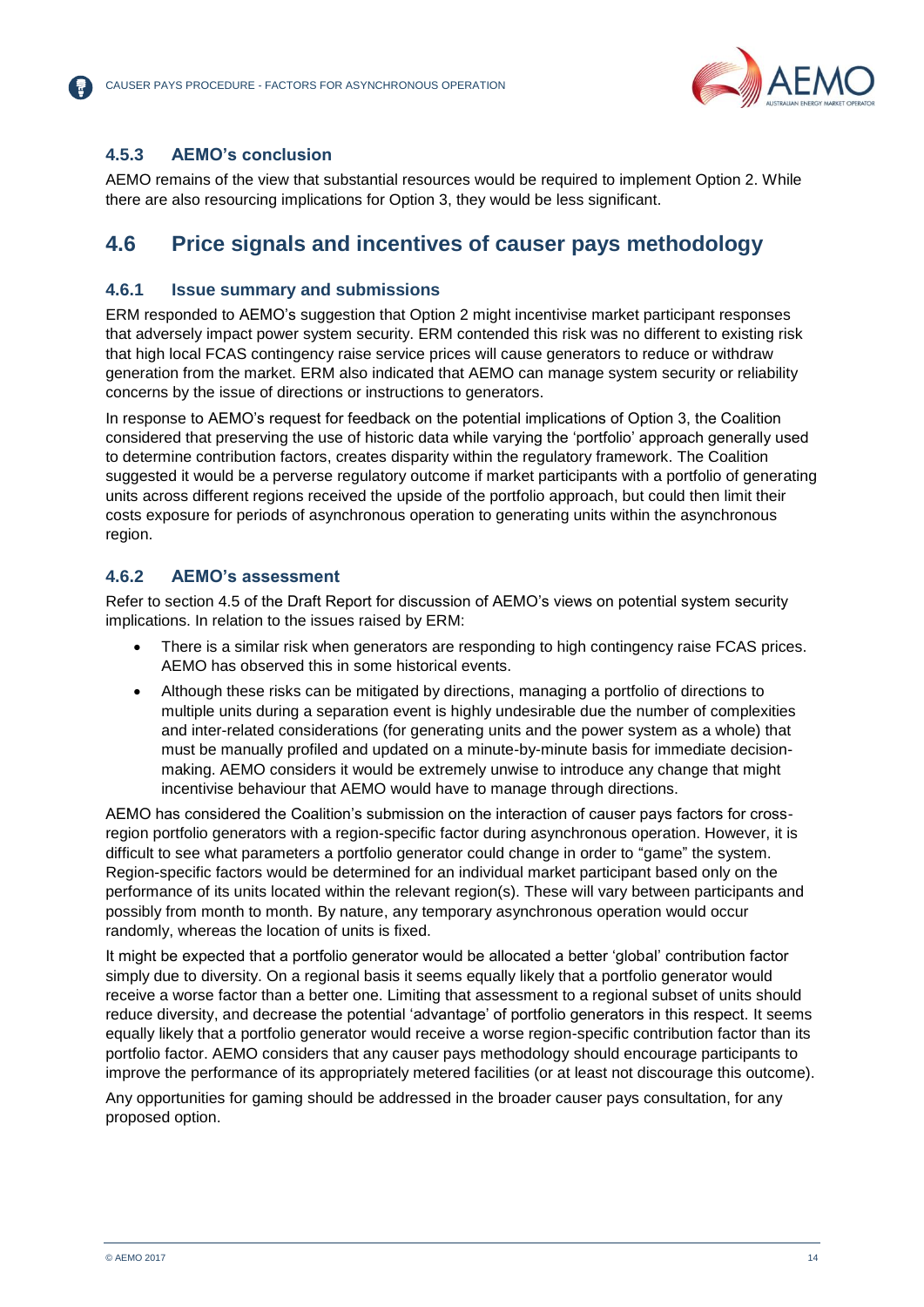

## **4.6.3 AEMO's conclusion**

AEMO acknowledges the complexity of the recovery mechanism and the associated difficulty of determining the potential impacts of any changes on market participant incentives. AEMO also recognises the possibility that any change could create significant and unexpected additional costs for individual market participants, who may have limited means of mitigating their exposure. This illustrates the importance of a holistic review of the causer pays methodology, taking into account the interrelated incentives, costs and benefits for all market participants and ultimately consumers. These issues cannot be fully evaluated in the timeframe allowed for the asynchronous operation consultation, therefore it is premature for AEMO to determine any significant variations to the methodology at this stage.

## <span id="page-14-0"></span>5. FINAL DETERMINATION

After considering the submissions received, AEMO's final determination is to amend the Causer Pays Procedure in line with Option 1 – to include a process for the determination of contribution factors for the purposes of clause 3.15.6A(j)(2) based on the steps set out in clause 4.2.2.4 and parts of 4.2.2.5 of the Business Specification. As noted in section 5 of the Draft Report, some additional minor drafting and formatting amendments have also been made.

No additional changes were made to the CPP between the draft and final versions.

The amended CPP is published with this Final Report, in final and change-marked versions, and will take effect on 3 March 2017.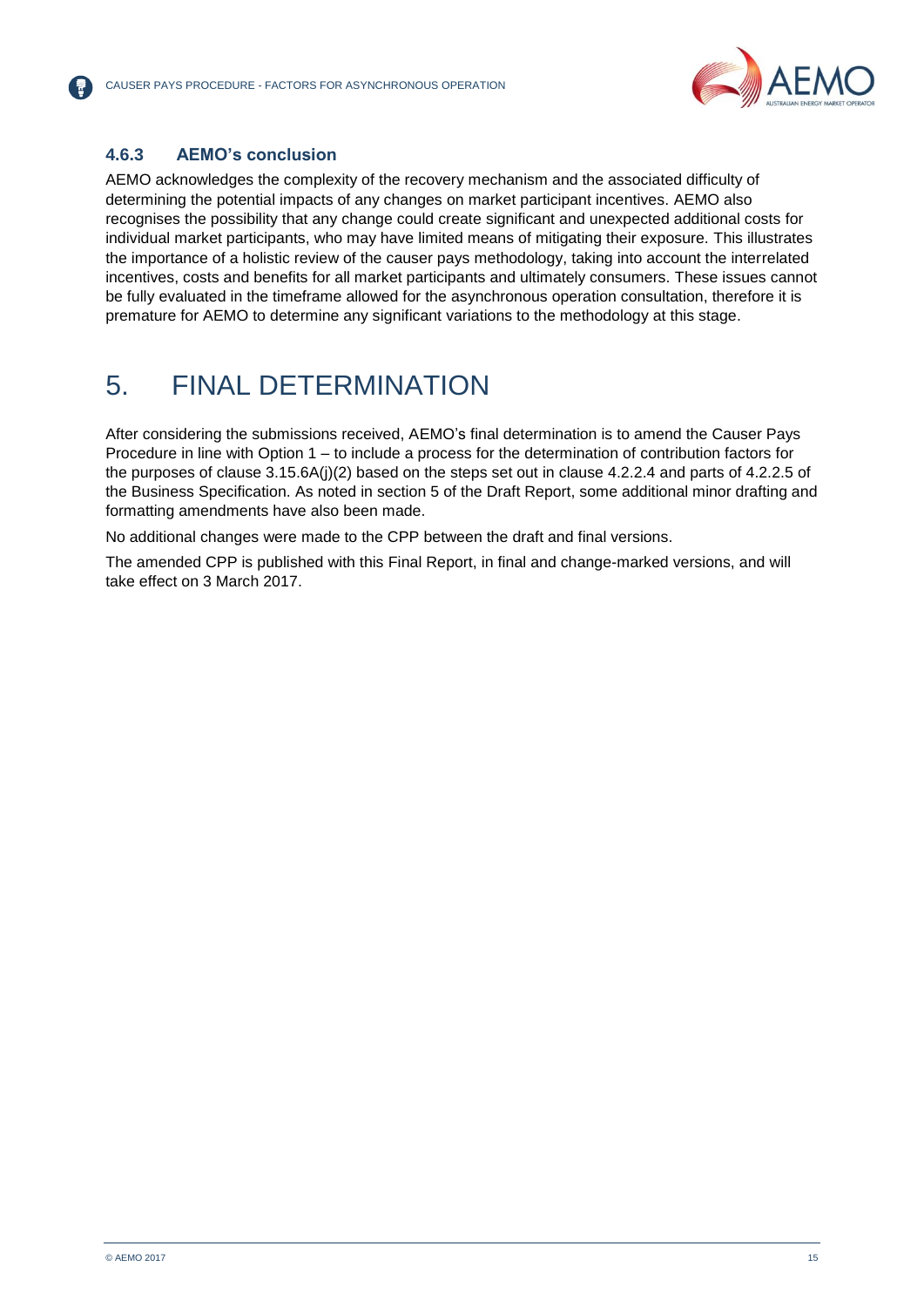

## <span id="page-15-0"></span>APPENDIX A. GLOSSARY

8

| Term or acronym                               | Meaning                                                                                                                                                                                                                                                                                |  |
|-----------------------------------------------|----------------------------------------------------------------------------------------------------------------------------------------------------------------------------------------------------------------------------------------------------------------------------------------|--|
| 2007 Rule Change                              | The National Electricity Amendment (Cost Recovery of Localised Regulation<br>Services) Rule 2007.                                                                                                                                                                                      |  |
| <b>AEC</b>                                    | Australian Energy Council                                                                                                                                                                                                                                                              |  |
| <b>AEMC</b>                                   | Australian Energy Market Commission                                                                                                                                                                                                                                                    |  |
| <b>AEMO</b>                                   | Australian Energy Market Operator Limited                                                                                                                                                                                                                                              |  |
| <b>Appropriate metering</b>                   | Metering (of generating plant or load) sufficient to allow the individual contribution of<br>the relevant Market Participant to the aggregate deviation in frequency of the power<br>system to be addressed.                                                                           |  |
| <b>Asynchronous</b>                           | Not connected to another part of the NEM transmission grid by an operational<br>alternating current (AC) link.                                                                                                                                                                         |  |
| <b>Asynchronous operation</b><br>consultation | The limited consultation process that concludes with the publication of this Final<br>Report, to determine a procedure for calculating contribution factors for the purpose<br>of paragraph (j)(2) of the NER, during periods when a NEM region or regions<br>operates asynchronously. |  |
| <b>Business Specification</b>                 | The Efficient Dispatch and Localised Recovery of Regulation Services Business<br>Specification as published by AEMO.                                                                                                                                                                   |  |
| <b>Causer Pays Procedure or CPP</b>           | The "Causer Pays: Procedure for Determining Contribution Factors" prepared under<br>clause 3.15.6A(k) of the NER.                                                                                                                                                                      |  |
| <b>Coalition</b>                              | Infigen Energy (comprising Renewable Power Ventures Pty Ltd, Lake Bonney Wind<br>Power Pty Ltd and Woodlawn Wind Pty Ltd), Pacific Hydro Clements Gap Pty Ltd,<br>Tilt Renewables Australia Pty Ltd and Waterloo Wind Farm Pty Ltd.                                                    |  |
| <b>Draft Report</b>                           | AEMO's Draft Report and Determination in the asynchronous operation consultation,<br>published on 6 January 2017.                                                                                                                                                                      |  |
| <b>DRP</b>                                    | Dispute Resolution Panel constituted for a decision under rule 8.2 of the NER.                                                                                                                                                                                                         |  |
| <b>DRP</b> determination                      | Determination of the DRP (PRD Gray QC, GH Thorpe and LM McMillan) dated 3<br>October 2016 and Reasons dated 2 September 2016 in relation to a dispute<br>between Origin Energy Electricity Ltd, AEMO, a group of South Australian wind farm<br>operators, and others.                  |  |
| <b>ERM</b>                                    | <b>ERM Power Limited</b>                                                                                                                                                                                                                                                               |  |
| <b>FCAS</b>                                   | Frequency control ancillary services                                                                                                                                                                                                                                                   |  |
| <b>Final Report</b>                           | This document.                                                                                                                                                                                                                                                                         |  |
| Global, global requirement                    | Global ancillary service requirement as defined in the NER                                                                                                                                                                                                                             |  |
| <b>Issues Paper</b>                           | AEMO's Issues Paper for the asynchronous operation consultation, published on 28<br>October 2016.                                                                                                                                                                                      |  |
| Local, local requirement                      | Local ancillary service requirement as defined in the NER (this arises from a<br>constraint imposed by AEMO that requires FCAS to be sourced from an identified<br>NEM region or regions).                                                                                             |  |
| <b>NEM</b>                                    | National Electricity Market                                                                                                                                                                                                                                                            |  |
| <b>NER</b>                                    | National Electricity Rules                                                                                                                                                                                                                                                             |  |
| Origin                                        | Origin Energy Limited                                                                                                                                                                                                                                                                  |  |
| <b>Regulation FCAS</b>                        | A regulating raise service or regulating lower service as defined in the NER.                                                                                                                                                                                                          |  |
| <b>SA</b>                                     | The South Australia region of the NEM.                                                                                                                                                                                                                                                 |  |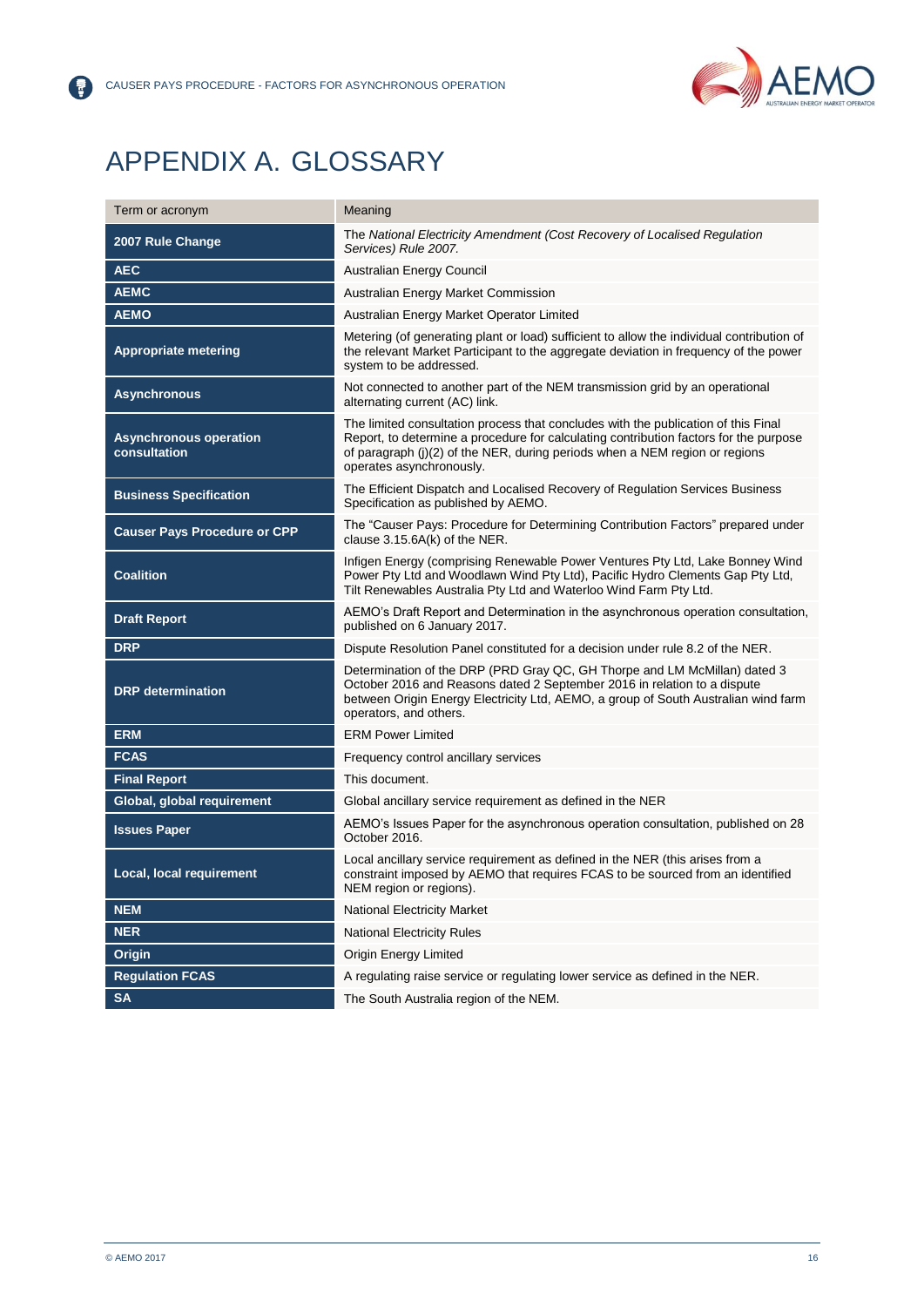

## APPENDIX B. SUMMARY OF SUBMISSIONS AND AEMO RESPONSES

<span id="page-16-0"></span>

| No.                                                    | <b>Name</b>                                                                                                                                                                                                                                                                                                                                                                                                                            | <b>Issue</b>                                                                                                                                                                                                                                                                                                                                                                                                                                                                                                                                                                                                                                                                    | <b>AEMO response</b>                                                                                                                                                                                                                                                                                                                                                                                                                                                                                                                                                                                                                                              |
|--------------------------------------------------------|----------------------------------------------------------------------------------------------------------------------------------------------------------------------------------------------------------------------------------------------------------------------------------------------------------------------------------------------------------------------------------------------------------------------------------------|---------------------------------------------------------------------------------------------------------------------------------------------------------------------------------------------------------------------------------------------------------------------------------------------------------------------------------------------------------------------------------------------------------------------------------------------------------------------------------------------------------------------------------------------------------------------------------------------------------------------------------------------------------------------------------|-------------------------------------------------------------------------------------------------------------------------------------------------------------------------------------------------------------------------------------------------------------------------------------------------------------------------------------------------------------------------------------------------------------------------------------------------------------------------------------------------------------------------------------------------------------------------------------------------------------------------------------------------------------------|
| <b>CONSULTATION 'BIASED TOWARDS EXISTING PRACTICE'</b> |                                                                                                                                                                                                                                                                                                                                                                                                                                        |                                                                                                                                                                                                                                                                                                                                                                                                                                                                                                                                                                                                                                                                                 |                                                                                                                                                                                                                                                                                                                                                                                                                                                                                                                                                                                                                                                                   |
| $\mathbf{1}$ .                                         | Coalition                                                                                                                                                                                                                                                                                                                                                                                                                              | The Draft Determination confirms the preferred position of AEMO to implement<br>Option 1 (status quo) despite all but one submission to the Issues Paper<br>supporting the implementation of Option 2. A determination to adopt Option 1<br>appears to have been a foregone conclusion on the basis of the application of<br>the criteria for the consultation.<br>Assertions made in the Draft Determination assume that the current approach                                                                                                                                                                                                                                  | The criteria for the consultation were set out in the issues paper and<br>AEMO considered them necessary given the requirements of the DRP<br>determination, which must be complied with.<br>AEMO's final determination to adopt Option 1 is made because AEMO<br>considers it to be the only option that:<br>Is compliant with the current NER, in particular the principles                                                                                                                                                                                                                                                                                     |
|                                                        |                                                                                                                                                                                                                                                                                                                                                                                                                                        | is the most appropriate and that current practice will continue. For example, a<br>justification for rejecting Option 2 relies upon the existing methodology utilised                                                                                                                                                                                                                                                                                                                                                                                                                                                                                                           | in clause 3.15.6A(k).<br>Can be implemented by the deadline imposed by the DRP.                                                                                                                                                                                                                                                                                                                                                                                                                                                                                                                                                                                   |
|                                                        | in respect of asynchronous periods.<br>This is simply saying that because real time data is not being used to<br>determine the need for regulation FCAS, there is no imperative to use real time<br>data in the future. The Coalition does not consider that AEMO's stated<br>commitment to determining a methodology for the asynchronous operation<br>which is based on identifying the solution that meets the current requirements | Does not present the risk of a material adverse impact in<br>$\bullet$<br>terms of either undesirable physical outcomes or changes in<br>the financial position of individual market participants or<br>classes of market participants.<br>AEMO has not at any time excluded an option from future consideration.                                                                                                                                                                                                                                                                                                                                                               |                                                                                                                                                                                                                                                                                                                                                                                                                                                                                                                                                                                                                                                                   |
|                                                        |                                                                                                                                                                                                                                                                                                                                                                                                                                        | of the National Electricity Rules and national electricity objective, can be<br>delivered through a consultation process biased towards existing practice.                                                                                                                                                                                                                                                                                                                                                                                                                                                                                                                      |                                                                                                                                                                                                                                                                                                                                                                                                                                                                                                                                                                                                                                                                   |
| 2.                                                     | Coalition                                                                                                                                                                                                                                                                                                                                                                                                                              | To the extent, if any that this bias can be attributed to the timing constraint in<br>the DRP Determination (3 October 2017), the Coalition looks forward to<br>participating in the broader consultation on the methodology for allocating<br>FCAS cost recovery where this constraint will not apply and there should<br>consequently be no bias in the consultation process towards a particular<br>outcome (including the status quo). The Coalition in particular welcomes the<br>indication by AEMO that the practicalities of utilising real-time data to<br>determine liability for FCAS costs will be investigated in more detail in the<br>broader FCAS consultation. | There is no bias on AEMO's part. See response to item 1.                                                                                                                                                                                                                                                                                                                                                                                                                                                                                                                                                                                                          |
| 3.                                                     | Coalition                                                                                                                                                                                                                                                                                                                                                                                                                              | Option 2  was supported by six of the seven submissions received in<br>response to the Issues Paper and is consequently worthy of further<br>investigation.                                                                                                                                                                                                                                                                                                                                                                                                                                                                                                                     | Only four distinct submissions were made in the first stage of<br>consultation. As AEMO reconfirms in its final determination, options that<br>could not be fully investigated in the asynchronous operation<br>consultation will be further reviewed in the broader consultation.                                                                                                                                                                                                                                                                                                                                                                                |
| $\overline{4}$ .                                       | <b>ERM</b>                                                                                                                                                                                                                                                                                                                                                                                                                             | ERM Power is concerned by AEMO's decision as set out in the Draft<br>Determination to implement AEMO's preferred Option 1 solution. This is<br>despite no submission to the Issues Paper supporting AEMO's preferred<br>solution and all except one submission strongly opposed to this option The<br>implementation of Option 2 was supported by all submissions to the Issues<br>Paper. ERM's submission subsequently described Option 2 as 'Market<br>participants preferred option'                                                                                                                                                                                         | AEMO has considered all submissions made in this consultation. While<br>Option 2 was the option supported in the stage 1 submissions, there is<br>no indication that it is the preferred option of the many Market<br>Participants who did not make a submission in the first stage. In this<br>regard AEMO notes that some individual AEC members expressed<br>views that differed from the AEC's first stage submission. In any event,<br>AEMO is obliged to make its decisions based on its independent<br>evaluation of the matter to be determined, taking into account all relevant<br>information available to it, guided by the NEO and bound by the NER. |

P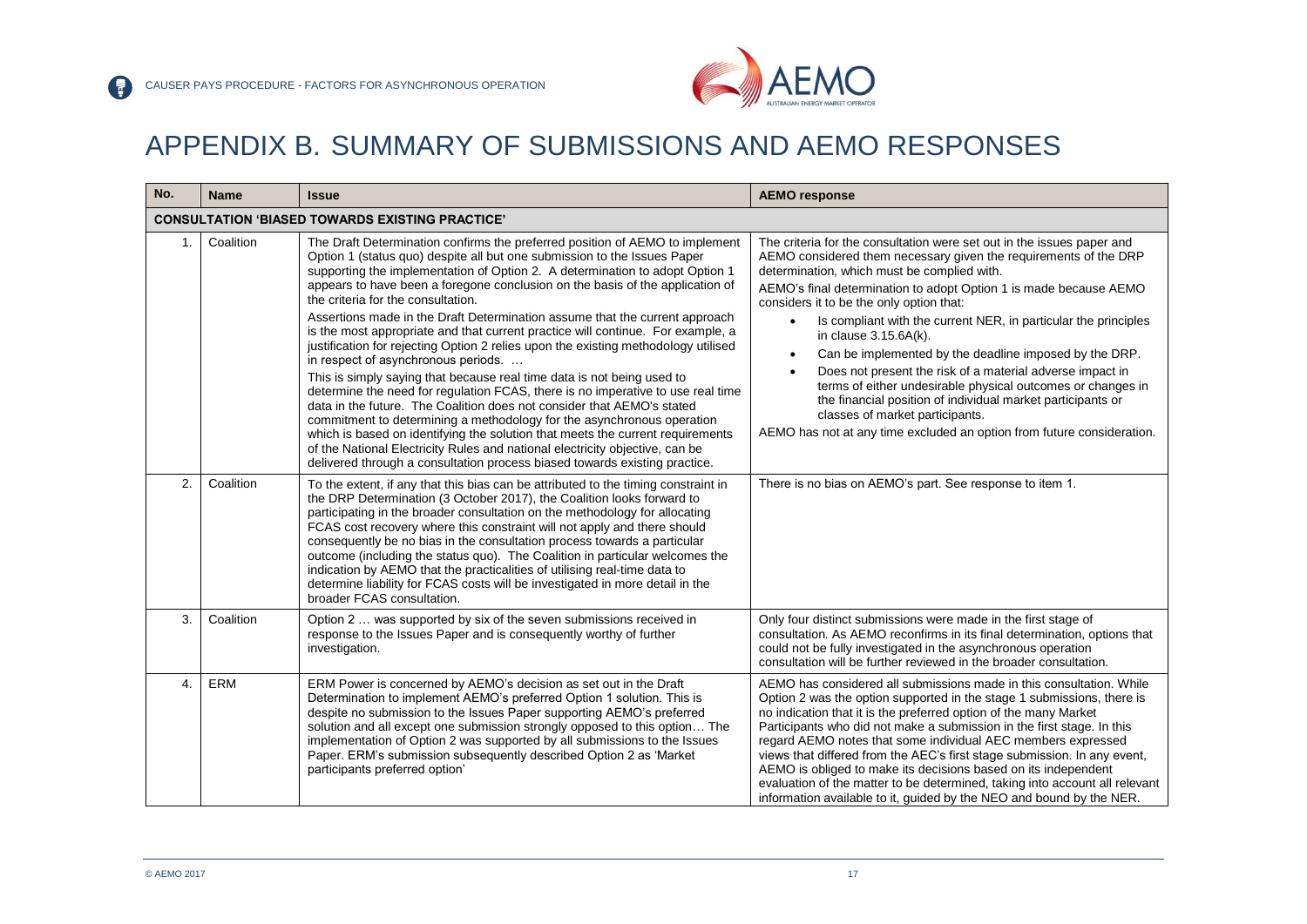

<span id="page-17-2"></span><span id="page-17-1"></span><span id="page-17-0"></span>

| No.              | <b>Name</b>                             | <b>Issue</b>                                                                                                                                                                                                                                                                                                                                                                                                                                                                                                                                                                                     | <b>AEMO response</b>                                                                                                                                                                                                                                                                                                                                                                                                                                                                                                                                                                                                                                                                                                                                                                                                                                                                                                                |  |
|------------------|-----------------------------------------|--------------------------------------------------------------------------------------------------------------------------------------------------------------------------------------------------------------------------------------------------------------------------------------------------------------------------------------------------------------------------------------------------------------------------------------------------------------------------------------------------------------------------------------------------------------------------------------------------|-------------------------------------------------------------------------------------------------------------------------------------------------------------------------------------------------------------------------------------------------------------------------------------------------------------------------------------------------------------------------------------------------------------------------------------------------------------------------------------------------------------------------------------------------------------------------------------------------------------------------------------------------------------------------------------------------------------------------------------------------------------------------------------------------------------------------------------------------------------------------------------------------------------------------------------|--|
|                  |                                         |                                                                                                                                                                                                                                                                                                                                                                                                                                                                                                                                                                                                  | Submissions inform AEMO's considerations, but do not dictate its<br>decision.                                                                                                                                                                                                                                                                                                                                                                                                                                                                                                                                                                                                                                                                                                                                                                                                                                                       |  |
|                  | <b>CONSISTENCY OF OPTION 1 WITH NER</b> |                                                                                                                                                                                                                                                                                                                                                                                                                                                                                                                                                                                                  |                                                                                                                                                                                                                                                                                                                                                                                                                                                                                                                                                                                                                                                                                                                                                                                                                                                                                                                                     |  |
| 5.               | <b>ENGIE</b>                            | The regulation FCAS arrangements require AEMO to make a decision to<br>enable an amount of regulation FCAS in advance of it actually being used<br>The amount of service enabled by AEMO is determined by assessment of the<br>expected need for the service based on historical performance.                                                                                                                                                                                                                                                                                                    | AEMO agrees with this description of the current process for determining<br>the amount of regulation FCAS to be procured, whether globally or for a<br>subset of one or more regions temporarily operating asynchronously.<br>The amount of regulation FCAS to be enabled for asynchronous periods<br>is determined significantly in advance of any separation event. Actual<br>performance only influences that amount for future periods as part of<br>AEMO's assessment of the need over time.                                                                                                                                                                                                                                                                                                                                                                                                                                   |  |
| 6.               | ERM                                     | The preferred Option 1 solution in fact represents no change to AEMO's<br>current Causer Pays Procedure which was found to be deficient in meeting the<br>National Electricity Rules (NER) by a NER Disputes Resolution Panel<br>determination. We believe that AEMO's Option 1 solution continues to fail to<br>meet the requirements of the NER and the original intent of the 2007 rule<br>change with regard to recovery of local Frequency Control Ancillary Services<br>(FCAS) regulating services requirements costs.                                                                     | The DRP determined that the CPP did not contain a procedure for the<br>determination of contribution factors for periods of asynchronous<br>operation under clause 3.15.6A(j)(2) of the NER. That was the extent of<br>the non-compliance with the NER. AEMO's final determination is to<br>make a procedure that addresses this requirement.<br>The DRP did not determine any particular procedure that AEMO must<br>adopt for the purpose of clause 3.15.6A(j)(2). It also found that the<br>current procedure did not breach the requirements of the NER in relation<br>to local regulation FCAS requirements at times when mainland NEM<br>regions are operating synchronously. AEMO's view is that the<br>amendments to the CPP (to implement Option 1) are consistent with the<br>principles in clause $3.15.6A(k)$ – as explained in section 4.2 of the Draft<br>Report - and enable AEMO to comply with clause 3.15.6A(nb), |  |
| $\overline{7}$ . | ERM                                     | AEMO appears to have misinterpreted ERM Power's submission with regard to<br>the treatment of local requirements for asynchronous operation and local<br>requirements for other reasons as possibly supportive of AEMO's preferred<br>approach. To clarify ERM Power's position in this regard, we believe that the<br>use of the Option 2 calculation methodology should apply to all Dispatch<br>Intervals when local FCAS regulation services requirements are imposed by<br>the Market Operator for any reason. This should in no way be viewed as<br>supportive of AEMO's preferred option. | AEMO understands ERM's very clear view that the appropriate<br>methodology should assess performance at the time a regulation FCAS<br>requirement is invoked, rather than on a historical basis.<br>ERM has also clearly stated in both its submissions that the costs of all<br>local Regulation FCAS requirements should be recovered in the same<br>way, irrespective of whether the local requirement results from<br>asynchronous operation.<br>As stated in item 18 of Appendix B to the Draft Report, the current rules<br>preclude AEMO from determining real time factors for local requirements<br>where there is no asynchronous operation, therefore it is not possible to<br>apply Option 2 to local requirements in all dispatch intervals.                                                                                                                                                                           |  |
|                  | <b>CONSISTENCY OF OPTION 2 WITH NER</b> |                                                                                                                                                                                                                                                                                                                                                                                                                                                                                                                                                                                                  |                                                                                                                                                                                                                                                                                                                                                                                                                                                                                                                                                                                                                                                                                                                                                                                                                                                                                                                                     |  |
| 8.               | <b>ENGIE</b>                            | For this reason [see item 5], ENGIE agrees with AEMO's conclusion that the<br>option to allocate regulation FCAS costs during asynchronous operation based<br>on actual frequency performance (option 2) would not be appropriate.                                                                                                                                                                                                                                                                                                                                                               | Noted. In AEMO's view, implementing Option 2 without also changing<br>the way in which regulation FCAS needs are assessed would be<br>inconsistent with principle in clause 3.15.6A(k)(1) of the NER. It therefore<br>cannot be implemented without consideration of some fundamental<br>operational issues, or changes to the NER.                                                                                                                                                                                                                                                                                                                                                                                                                                                                                                                                                                                                 |  |

 $\bullet$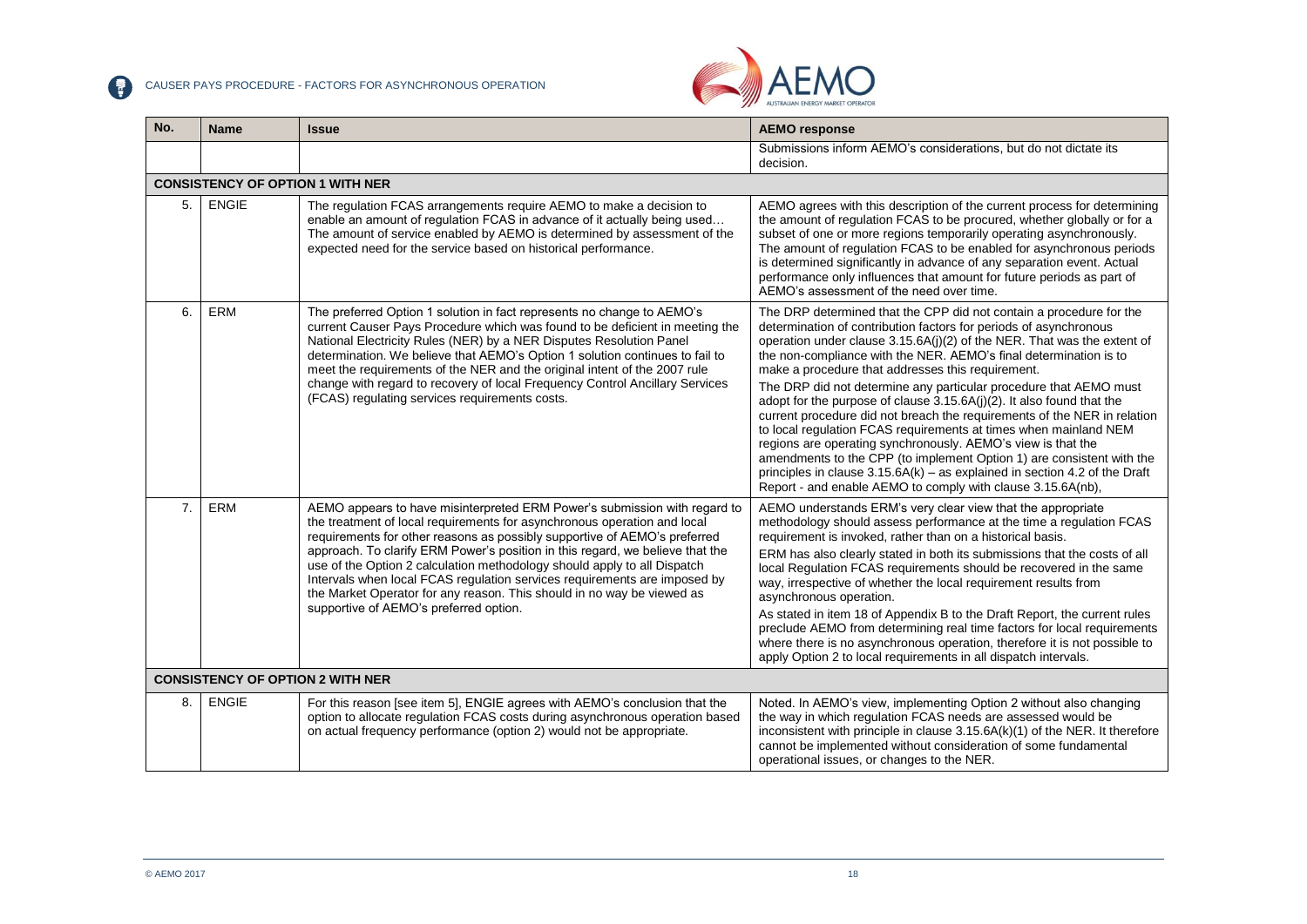CAUSER PAYS PROCEDURE - FACTORS FOR ASYNCHRONOUS OPERATION



<span id="page-18-1"></span><span id="page-18-0"></span>

| No.                                                  | <b>Name</b>                             | <b>Issue</b>                                                                                                                                                                                                                                                                                                                                                                                                                                                                                                                                                                                                                                                                                                                                                                                                | <b>AEMO response</b>                                                                                                                                                                                                                                                                                                                                                                                                                                                                                                                                                                                                                                                                                                           |
|------------------------------------------------------|-----------------------------------------|-------------------------------------------------------------------------------------------------------------------------------------------------------------------------------------------------------------------------------------------------------------------------------------------------------------------------------------------------------------------------------------------------------------------------------------------------------------------------------------------------------------------------------------------------------------------------------------------------------------------------------------------------------------------------------------------------------------------------------------------------------------------------------------------------------------|--------------------------------------------------------------------------------------------------------------------------------------------------------------------------------------------------------------------------------------------------------------------------------------------------------------------------------------------------------------------------------------------------------------------------------------------------------------------------------------------------------------------------------------------------------------------------------------------------------------------------------------------------------------------------------------------------------------------------------|
| 9.                                                   | <b>ERM</b>                              | The methodology calculates contribution factors based on a market<br>participant's conduct at the time local FCAS regulation services requirements<br>are invoked and allows participants to implement efficient risk mitigation<br>solutions in real time in the event of high local FCAS regulating services prices.                                                                                                                                                                                                                                                                                                                                                                                                                                                                                      | See previous responses. Performance at the time a local regulation<br>FCAS requirement applies does not influence the amount of regulation<br>FCAS being procured at that time.                                                                                                                                                                                                                                                                                                                                                                                                                                                                                                                                                |
| 10.                                                  | ERM                                     | The methodology is in accordance with NEMMCo's stated preference during<br>the original rule change request consultation upon which the rule proponent<br>and the AEMC agreed to a compromise solution within the final rules. When<br>implemented, Option 2 will meet the design concept of as and when required<br>during the settlement calculation process using current trading interval values<br>put forward by NEMMCo during the rule change process which was generally<br>accepted at the time as the most practical methodology to be adopted by the<br>Market.                                                                                                                                                                                                                                  | AEMO has a different interpretation of NEMMCO's preference<br>expressed at the time, and the intent of the 2007 Rule Change. These<br>questions were examined at length in the DRP proceedings.                                                                                                                                                                                                                                                                                                                                                                                                                                                                                                                                |
|                                                      | <b>CONSISTENCY OF OPTION 3 WITH NER</b> |                                                                                                                                                                                                                                                                                                                                                                                                                                                                                                                                                                                                                                                                                                                                                                                                             |                                                                                                                                                                                                                                                                                                                                                                                                                                                                                                                                                                                                                                                                                                                                |
| 11.                                                  | AGL                                     | Noting the overlap between the two consultation processes, and AGL's<br>preferences [in its submission to the broader consultation], AGL supports<br>Option 3, which proposes using historical performance factors for appropriately<br>metered facilities within the asynchronous region(s) only.                                                                                                                                                                                                                                                                                                                                                                                                                                                                                                          | Noted. AEMO understands that the implementation of Option 3 could<br>have significant financial consequences for some participants. Given that<br>most submissions to the issues paper focused on the merits of Option 2<br>only, AEMO will ensure stakeholder views on this option are fully<br>canvassed in the broader consultation.                                                                                                                                                                                                                                                                                                                                                                                        |
| 12.                                                  | Coalition                               | Option 3 proposes that causer pays factors would be determined for<br>asynchronous dispatch intervals using historical performance data for<br>appropriately metered facilities inside the asynchronous region. This preserves<br>the use of historic data (an approach rejected by the majority of responses to<br>the Issues Paper), but varies the allocation of FCAS costs from the portfolio<br>approach generally used to determine causer pays factors.                                                                                                                                                                                                                                                                                                                                              | Option 3 is consistent with the Coalition's summary, but AEMO notes the<br>NER do not mandate a portfolio approach.<br>The concept of portfolio factors was introduced in the CPP, intended to<br>reflect the NER principles that require AEMO to assess contributions to<br>an 'aggregate need' for regulation services. Where a requirement is<br>limited to a subset of regions, the 'aggregate need' only reflects the need<br>in those regions.                                                                                                                                                                                                                                                                           |
| 13.                                                  | <b>ENGIE</b>                            | ENGIE supports [Option 1], with the opportunity to consider Option 3<br>(substitution of NEM-wide contribution factors with factors that use historical<br>performance factors for appropriately metered facilities within the<br>asynchronous region) at a later stage.                                                                                                                                                                                                                                                                                                                                                                                                                                                                                                                                    | Noted. Refer to above responses in this section.                                                                                                                                                                                                                                                                                                                                                                                                                                                                                                                                                                                                                                                                               |
| <b>RESOURCES REQUIRED TO IMPLEMENT OPTION 2 OR 3</b> |                                         |                                                                                                                                                                                                                                                                                                                                                                                                                                                                                                                                                                                                                                                                                                                                                                                                             |                                                                                                                                                                                                                                                                                                                                                                                                                                                                                                                                                                                                                                                                                                                                |
| 14.                                                  | ERM                                     | AEMO argues that a major reason for not implementing Option 2 and instead<br>preferring to maintain the Option 1 process is that Option 2 would be more<br>resource intensive than simply continuing to use Option 1 as AEMO's<br>processes would need to allow for a dual process instead of a singular<br>process under some Market outcomes.<br>ERM contends that the same number of Dispatch Intervals would still be<br>subject to analysis and the only difference to the current AEMO process would<br>be a separation of some Dispatch Intervals into a parallel process on an as<br>required basis when Market outcomes result in local FCAS regulation services<br>requirements. We are not convinced by AEMO's argument that this will require<br>a significant increase in resource allocation. | The number of dispatch intervals to be screened under Option 2 would<br>not be the same as the current process. A comparison is not possible<br>because Option 2 involves the addition of a new ad hoc process, to be<br>conducted at different times, within different timeframes and for a<br>different purpose than the current process. The discussion in the Final<br>Report explains the differences in detail.<br>In addition, even if Option 2 were only rarely applied, it is still necessary<br>to develop methodology documentation, underlying processes for the<br>detailed calculation, and undertake initial and regular follow-up staff<br>training so AEMO is prepared to implement it as and when necessary. |

 $\bullet$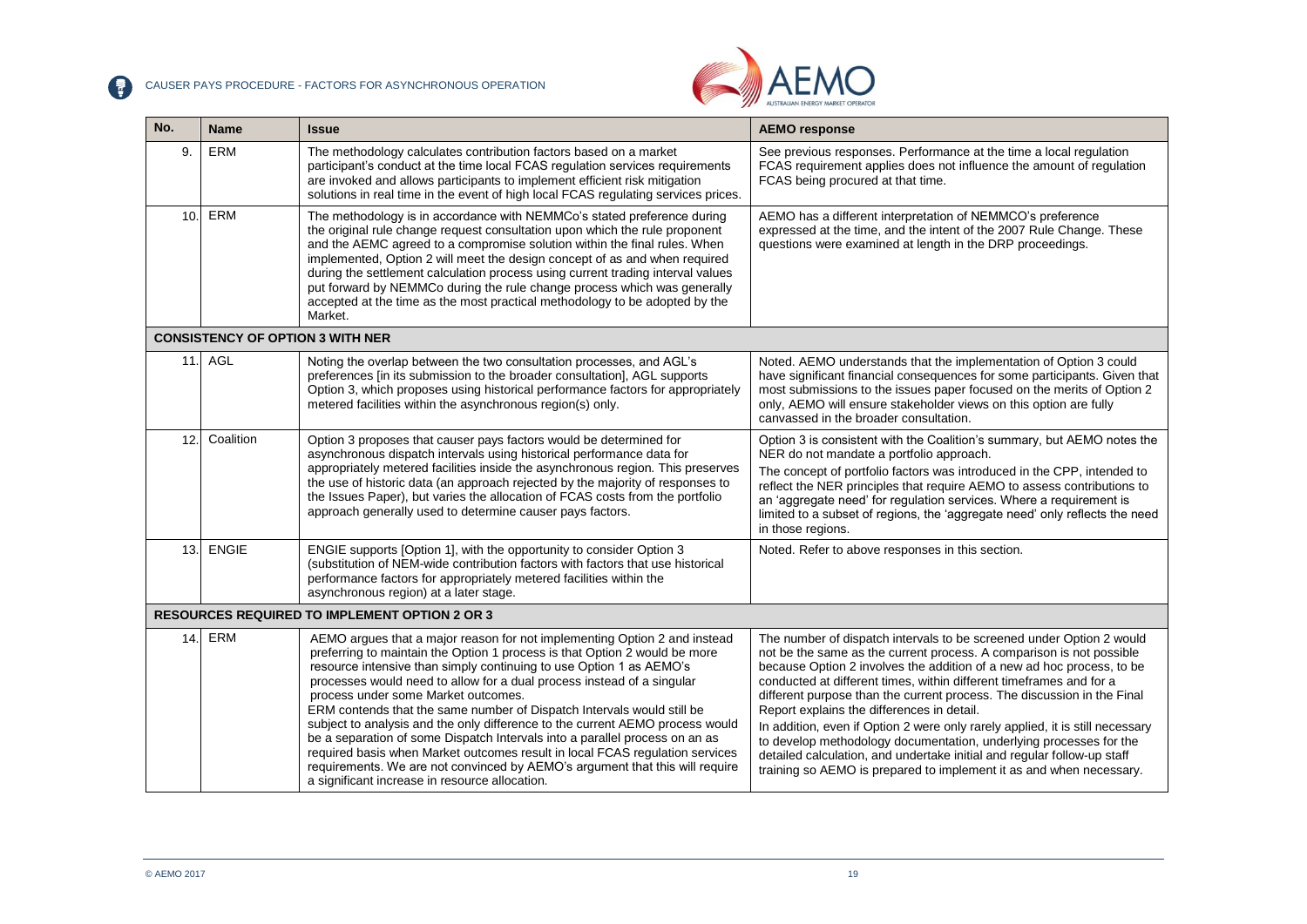CAUSER PAYS PROCEDURE - FACTORS FOR ASYNCHRONOUS OPERATION



| No.  | <b>Name</b>  | <b>Issue</b>                                                                                                                                                                                                                                                                                                                                                                                                                                                                                                                                                                                                                                                                                                                                                                                                                                              | <b>AEMO</b> response                                                                                                                                                                                                                                                                                                                                                                                                                                                                                                                                                                                                                                                                                                                                                                                                                                                                                                                                                                                                                                                       |
|------|--------------|-----------------------------------------------------------------------------------------------------------------------------------------------------------------------------------------------------------------------------------------------------------------------------------------------------------------------------------------------------------------------------------------------------------------------------------------------------------------------------------------------------------------------------------------------------------------------------------------------------------------------------------------------------------------------------------------------------------------------------------------------------------------------------------------------------------------------------------------------------------|----------------------------------------------------------------------------------------------------------------------------------------------------------------------------------------------------------------------------------------------------------------------------------------------------------------------------------------------------------------------------------------------------------------------------------------------------------------------------------------------------------------------------------------------------------------------------------------------------------------------------------------------------------------------------------------------------------------------------------------------------------------------------------------------------------------------------------------------------------------------------------------------------------------------------------------------------------------------------------------------------------------------------------------------------------------------------|
| 15.  | ERM          | We do not believe that the arguments put forward by AEMO against<br>implementing Option 2 are sufficiently substantial to prevent its implementation<br>as soon as reasonably practical.                                                                                                                                                                                                                                                                                                                                                                                                                                                                                                                                                                                                                                                                  | AEMO has a different view for the reasons given in its consultation<br>papers. See in particular the responses in items 7, 8 and 14 above.                                                                                                                                                                                                                                                                                                                                                                                                                                                                                                                                                                                                                                                                                                                                                                                                                                                                                                                                 |
| 16.  | Coalition    | AEMO dismisses the adoption of Option 2 on the basis that it is inconsistent<br>with AEMO's criteria for the consultation in that there would need to be<br>material change to systems or resourcing for AEMO in order to implement any<br>option other than Option 1 AEMO indicates that Option 2 is unacceptable<br>due to the manual processes involved, the practicality of applying the<br>methodology for short periods of synchronous separation and that undesirable<br>outcomes may be incentivised. These issues also apply to the adoption of<br>Option 3. For consistency, Option 3 should be rejected in the same manner as<br>Option 2 has been rejected.                                                                                                                                                                                   | The additional processes required for Option 3 do not require new data<br>to be collected, but involve existing stored data being re-cut at a greater<br>degree of granularity to produce regional contribution factors. To some<br>extent, this process can be performed at the same time as contribution<br>factors are determined under the current CPP, although this would only<br>be practical for a limited set of potential asynchronous region scenarios.<br>Option 3 could readily be applied to a single dispatch interval.                                                                                                                                                                                                                                                                                                                                                                                                                                                                                                                                     |
|      |              | PRICE SIGNALS AND INCENTIVES OF CAUSER PAYS METHODOLOGY                                                                                                                                                                                                                                                                                                                                                                                                                                                                                                                                                                                                                                                                                                                                                                                                   |                                                                                                                                                                                                                                                                                                                                                                                                                                                                                                                                                                                                                                                                                                                                                                                                                                                                                                                                                                                                                                                                            |
| 17.1 | AGL          | [Option 3] would appropriately, and reasonably, allocate the costs amongst<br>relevant generation assets for the period of time in which the region was<br>operating asynchronously.                                                                                                                                                                                                                                                                                                                                                                                                                                                                                                                                                                                                                                                                      | Noted. Refer to item 11.                                                                                                                                                                                                                                                                                                                                                                                                                                                                                                                                                                                                                                                                                                                                                                                                                                                                                                                                                                                                                                                   |
| 18.  | Coalition    | Option 3 should not be implemented as the causer pays methodology for<br>asynchronous periods.                                                                                                                                                                                                                                                                                                                                                                                                                                                                                                                                                                                                                                                                                                                                                            | Noted. This will be investigated further in the broader consultation                                                                                                                                                                                                                                                                                                                                                                                                                                                                                                                                                                                                                                                                                                                                                                                                                                                                                                                                                                                                       |
| 19.  | Coalition    | Option 3 is also likely to have negative regulatory consequences this type of<br>disparity [using historical factors but not the portfolio approach] within a<br>regulatory framework can lead to 'gaming' of the system. Market participants<br>with a portfolio of generating units crossing regional boundaries would be<br>enabled to take the upside of a portfolio approach to the calculation of causer<br>pays factors generally, but then limit their exposure to FCAS costs during<br>period of asynchronous operation to generating units within the asynchronous<br>region. This seems likely to inflate FCAS costs for market participants with<br>generating units solely within the asynchronous region. Option 3 should not be<br>adopted without further consideration of the likelihood of this type of perverse<br>regulatory outcome. | It is difficult to see what parameters a portfolio generator could change in<br>order to game the system. Region-specific factors would be determined<br>for an individual market participant based only on the performance of its<br>units located within the relevant region(s). These will vary between<br>participants and possibly from month to month. By nature any temporary<br>asynchronous operation would occur randomly, whereas the location of<br>units is fixed. It might be expected that a portfolio generator would be<br>allocated a better 'global' contribution factor simply due to diversity. On a<br>regional basis it seems equally likely that a portfolio generator would<br>receive a worse factor than a better one. Limiting that assessment to a<br>regional subset of units should reduce diversity, and decrease the<br>potential 'advantage' of portfolio generators in this respect.<br>Any opportunities for gaming should be addressed in the broader causer<br>pays consultation, for any proposed option.<br>Refer also to item 11. |
| 20.  | <b>ENGIE</b> | If there is to be a move towards real time assessment of causer pays factors,<br>then this would be a fundamental change to the current enablement approach.<br>Such a move should only be contemplated after extensive consideration of the<br>costs and benefits of such a fundamental change.                                                                                                                                                                                                                                                                                                                                                                                                                                                                                                                                                          | AEMO agrees with this observation.                                                                                                                                                                                                                                                                                                                                                                                                                                                                                                                                                                                                                                                                                                                                                                                                                                                                                                                                                                                                                                         |
| 21.  | ERM          | AEMO has raised the spectre that efficient risk management strategies by<br>participants in response to high local FCAS regulation service requirements<br>prices could impact negatively on system security, in the event a participant<br>was to choose to reduce or remove generation from service if Market<br>participants preferred option - Option 2 was implemented. ERM Power                                                                                                                                                                                                                                                                                                                                                                                                                                                                    | AEMO acknowledges that there is a similar risk when generators<br>respond to high contingency raise FCAS prices, and this has been<br>observed in some historical events.                                                                                                                                                                                                                                                                                                                                                                                                                                                                                                                                                                                                                                                                                                                                                                                                                                                                                                  |

 $\bullet$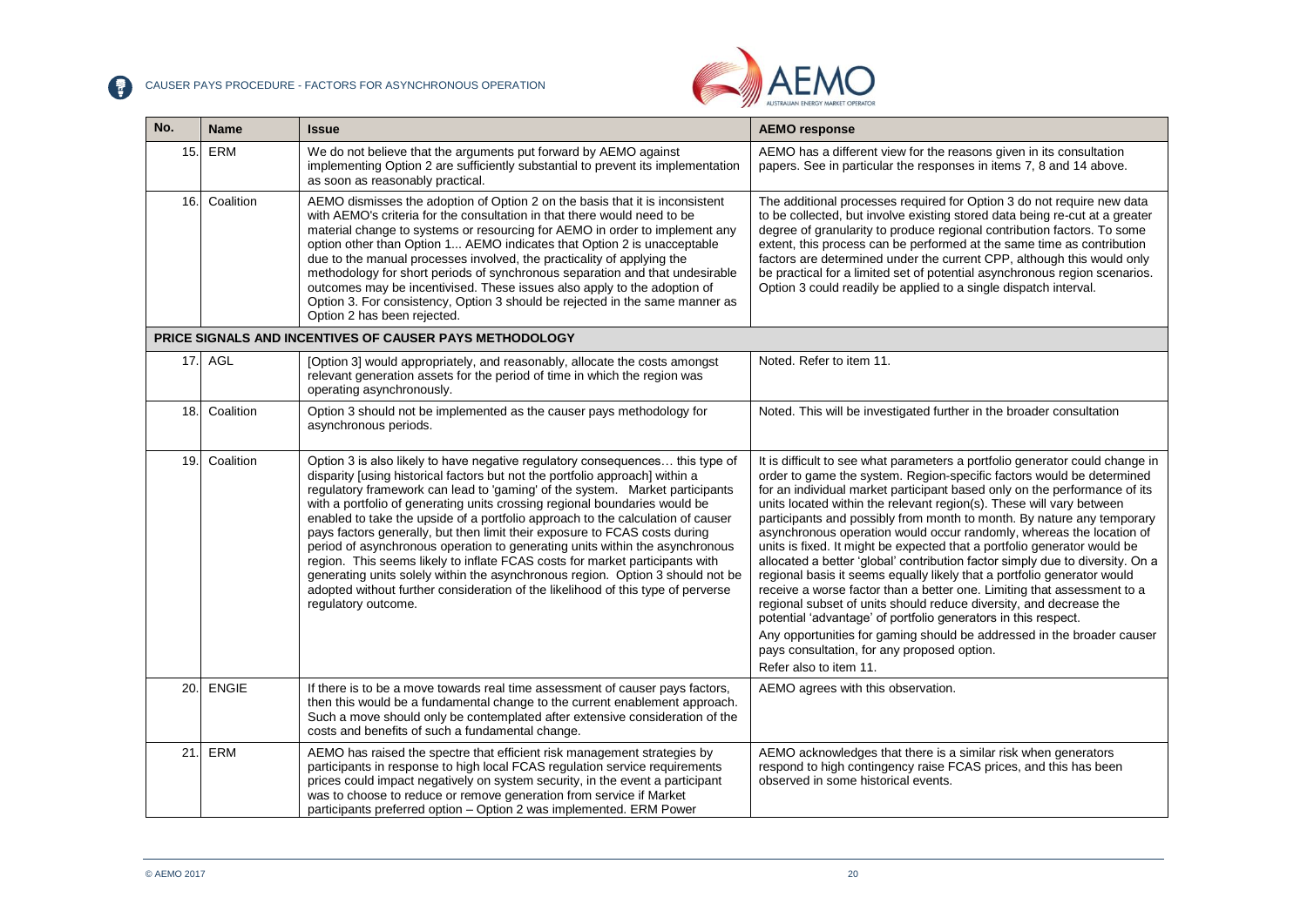CAUSER PAYS PROCEDURE - FACTORS FOR ASYNCHRONOUS OPERATION



| No. | <b>Name</b> | <b>Issue</b>                                                                                                                                                                                                                                                                                                                                                                                                                                                                                                                                                                                                                                                                                                                                                                                                                                                                                                                                                                       | <b>AEMO</b> response                                                                                                                                                                                                                                                                                                                                                                                                                                                                                                                                                |
|-----|-------------|------------------------------------------------------------------------------------------------------------------------------------------------------------------------------------------------------------------------------------------------------------------------------------------------------------------------------------------------------------------------------------------------------------------------------------------------------------------------------------------------------------------------------------------------------------------------------------------------------------------------------------------------------------------------------------------------------------------------------------------------------------------------------------------------------------------------------------------------------------------------------------------------------------------------------------------------------------------------------------|---------------------------------------------------------------------------------------------------------------------------------------------------------------------------------------------------------------------------------------------------------------------------------------------------------------------------------------------------------------------------------------------------------------------------------------------------------------------------------------------------------------------------------------------------------------------|
|     |             | contends that this supposed risk to system security is no different to that which<br>currently exists with regard to high local FCAS contingency raise services<br>prices where historically generators have reduced or removed generation in<br>response to high local FCAS contingency raise services prices.<br>ERM believes the main reason this has not occurred recently in the South<br>Australian context is that a Jurisdictional Directive prevents AEMO from<br>implementing local FCAS contingency raise requirements preferring instead to<br>rely solely on under frequency load shedding of consumer demand to mitigate<br>the impact on secure system operation of credible contingency events. We<br>note however that for similar system conditions, local FCAS contingency raise<br>requirements continue to be activated by AEMO in other regions of the NEM.                                                                                                  |                                                                                                                                                                                                                                                                                                                                                                                                                                                                                                                                                                     |
| 22. | ERM         | Similarly, system security or reliability concerns which occur when a remote<br>generator withdraws availability in response to being constrained on at a<br>Regional Reference Price less than its cost of production are routinely<br>managed by AEMO to prevent any insecure system operation.<br>In all the cases above, any system security or reliability concerns can be and<br>have been efficiently managed on a routine basis by AEMO by the issue of a<br>Clause 4.8.9 Direction or Instruction under which the generator continues to<br>generate on the basis that all its costs will be covered.                                                                                                                                                                                                                                                                                                                                                                     | Although these risks can be mitigated by directions, managing a portfolio<br>of directions to multiple units during a separation event is highly<br>undesirable due the number of complexities and inter-related<br>considerations (for generating units and the power system as a whole)<br>that must be manually profiled and updated on a minute-by-minute basis<br>for immediate decision-making. AEMO considers it would be extremely<br>unwise to introduce any change that might incentivise behaviour that<br>AEMO would have to manage through directions. |
| 23. | ERM         | ERM Power continues to support the principle that to meet the original<br>principles and intent of the 2007 rule change any methodology must be based<br>on the principle that the allocation of costs for the recovery of all local FCAS<br>regulating services requirements are based on the calculation of causer pays<br>factors using the current trading interval values that apply at the time that the<br>local FCAS regulating services requirements are invoked by the Market<br>Operator. It is only through the use of the current trading interval values that<br>participants may implement efficient risk mitigation solutions.<br>The proposed Option 1 methodology, which continues to use distant historical<br>data, fails to allow basic risk mitigation solutions by participants and prevents<br>economically efficient cost recovery based on a participant's conduct at the<br>time local FCAS regulating requirements are invoked by the Market Operator. | Refer to previous responses and to section 4.5 of the Draft Report.                                                                                                                                                                                                                                                                                                                                                                                                                                                                                                 |

2